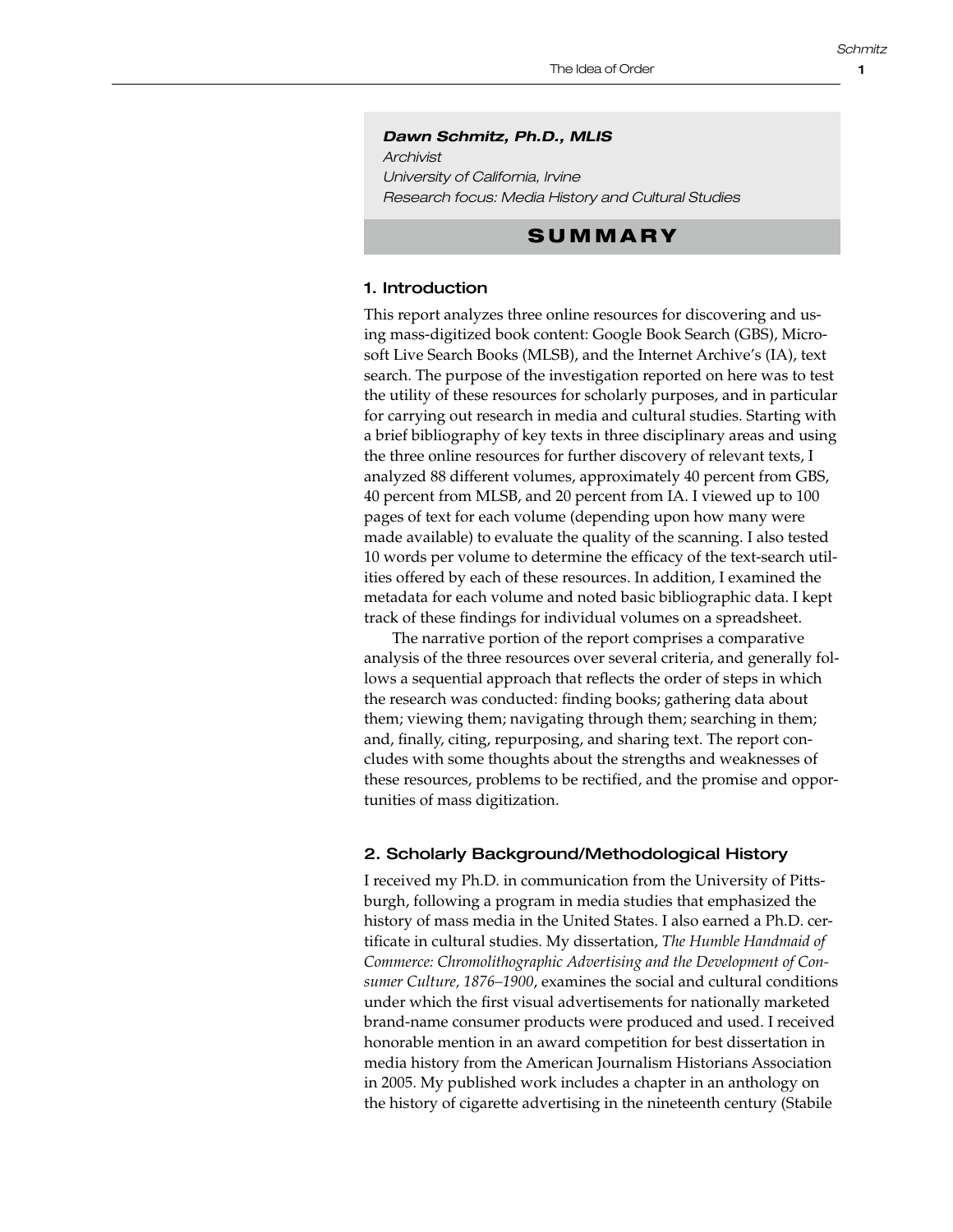2000). The early history of broadcasting, particularly radio, is also of interest to me although I have never written on the subject.

The primary-source research for my dissertation took me to archives and libraries in Pittsburgh, Washington, D.C., Cincinnati, and Boston. Much of the research is based on uncataloged lithography trade journals I found in the Printing and Graphic Arts division of the Smithsonian's National Museum of American History, where I was a predoctoral fellow for three months. Other primary source materials published in the late nineteenth century, such as lithographers' directories, advertising manuals, amateur art magazines and lithographed advertisements, were found in various divisions of the Smithsonian and the Library of Congress. Unpublished materials included lithographers' records (such as correspondence and workers' contracts) from historical societies in Pennsylvania and Ohio as well as at the Smithsonian. As this pattern suggests, as with any historical research, the methodological challenge is finding evidence in the form of records (broadly defined) of the historical events, activities, or social practices being investigated. Preferably these records will have been created contemporaneously with (or shortly after) the activities or practices in question by members of those social groups who are closest to the subject of inquiry.

### *2.1 Subject areas and search strategies*

The three main disciplinary areas in which I conducted research for this project are:

- 1. British cultural studies (as identified with the "Birmingham School")
- 2. History of U.S. broadcasting, 1920–1950
- 3. History of consumer culture in the U.S., 1880–1920

An effort was made, for the purposes of this study, to expand relevant bibliographies of these disciplinary areas to include not only core texts and recent monographs but also a significant number of books available in full text. Since British cultural studies as a field is a contemporary one, dating its origins to research that was conducted in the mid-twentieth century at the University of Birmingham in Great Britain, an effort was made not only to find foundational texts in this field but also to identify some of the late-nineteenth-century antecedents that have been identified with it. These include works by authors such as nineteenth-century cultural critic Matthew Arnold, as well as by those thinkers who have provided many of the theoretical underpinnings for the field, notably Karl Marx and Frederick Engels. (I felt Marx's *Capital* to be an important enough work to justify examining three different digitized versions, and indeed I discovered a wide range of quality in the scans.)

Cultural studies is often concerned with the study of cultural forms associated with working class audiences. One text-based nineteenth-century cultural form that has been the subject of inquiry by cultural studies scholars is popular literature, in particular the dime novel (Denning 1987) or, as similar types of serialized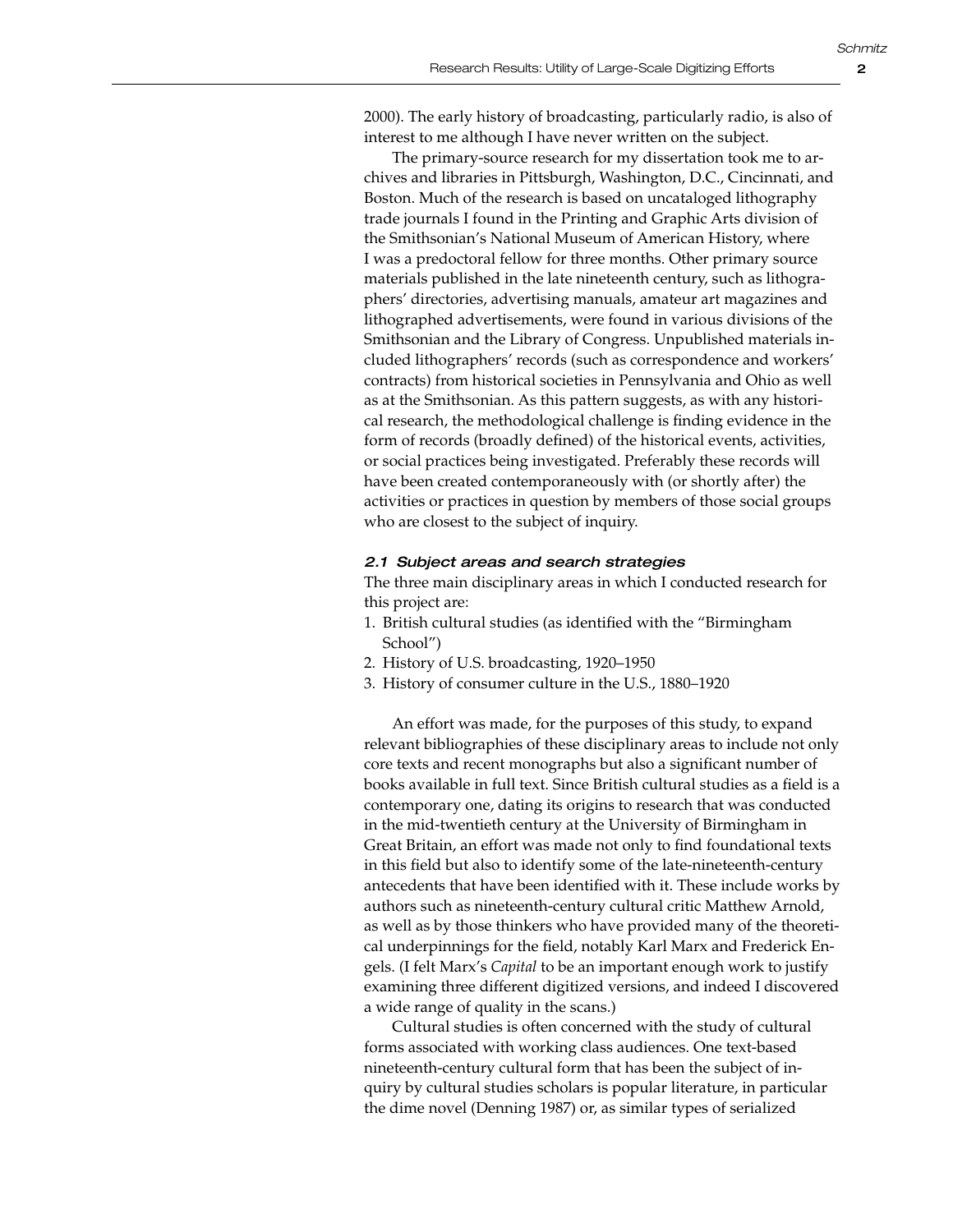3

adventure stories were known in Great Britain, penny dreadfuls; I therefore searched for these types of books for this project. In addition, I searched for any kind of text that would provide insight into social attitudes toward dime novels, and I found advice, trade, and religious literature that provided perspectives from members of various professions.

For the history of broadcasting and the history of consumer culture, I began by searching for what I consider to be seminal texts in these subject areas, many of which were not found except for bare-bones bibliographic metadata on GBS. (I still included these in the bibliographies and indicated on the spreadsheet that they had evidently not been digitized and were not available in full or in part.) I then used citation searching and less structured surfing on GBS and MLSB to identify more books I would like to read. I found citation searching to be more useful for finding relevant scholarly books than keyword or subject searching (where available), and indeed I discovered many books of interest that were available in limited viewing format and would therefore be useful for this project. I ran out of time before I was able to examine all of the books I found. The full-text sources I found that are relevant to understanding the histories of radio and consumer culture included trade literature from the advertising and broadcasting industries, along with some consumeroriented advice and political literature. I found these primarily by conducting keyword searches of terms such as *radio*, *broadcasting*, *consumer*, *advertising*, and *"pictorial advertising,"* as well as subject searches such as *consumer culture* and *radio broadcasting*, in GBS, MLSB, and IA. As described in section 3.1, not all of these options are available with all three of these resources.

## 3. Comparative Review of Three Resources

Following is an analysis of the three resources, focusing on their usefulness for scholarly and historical research. This section looks at how well search interfaces work to locate relevant materials; how much, and what kinds, of metadata about the works is provided; in what cases full text is provided and what kinds of limited access are offered for in-copyright works; how easy it is to get to various parts or pages of a digitized book; the types of OCR failures that occur preventing the successful location of search terms within individual texts; some difficulties that occur in trying to navigate around these sites; and utilities for sharing, repurposing, and citing text.

The hardware I used to conduct this research is nothing fancy: an Apple iBook 1.33 GHz PowerPC G4, with 512 MB built-in memory and a small 12-inch viewing screen. As for software, the operating system is Mac OS 10.4.11, and the Web browser is Firefox 2.0.0.13. The Internet access is broadband with a transfer speed of 1.5 Mbps for downloads.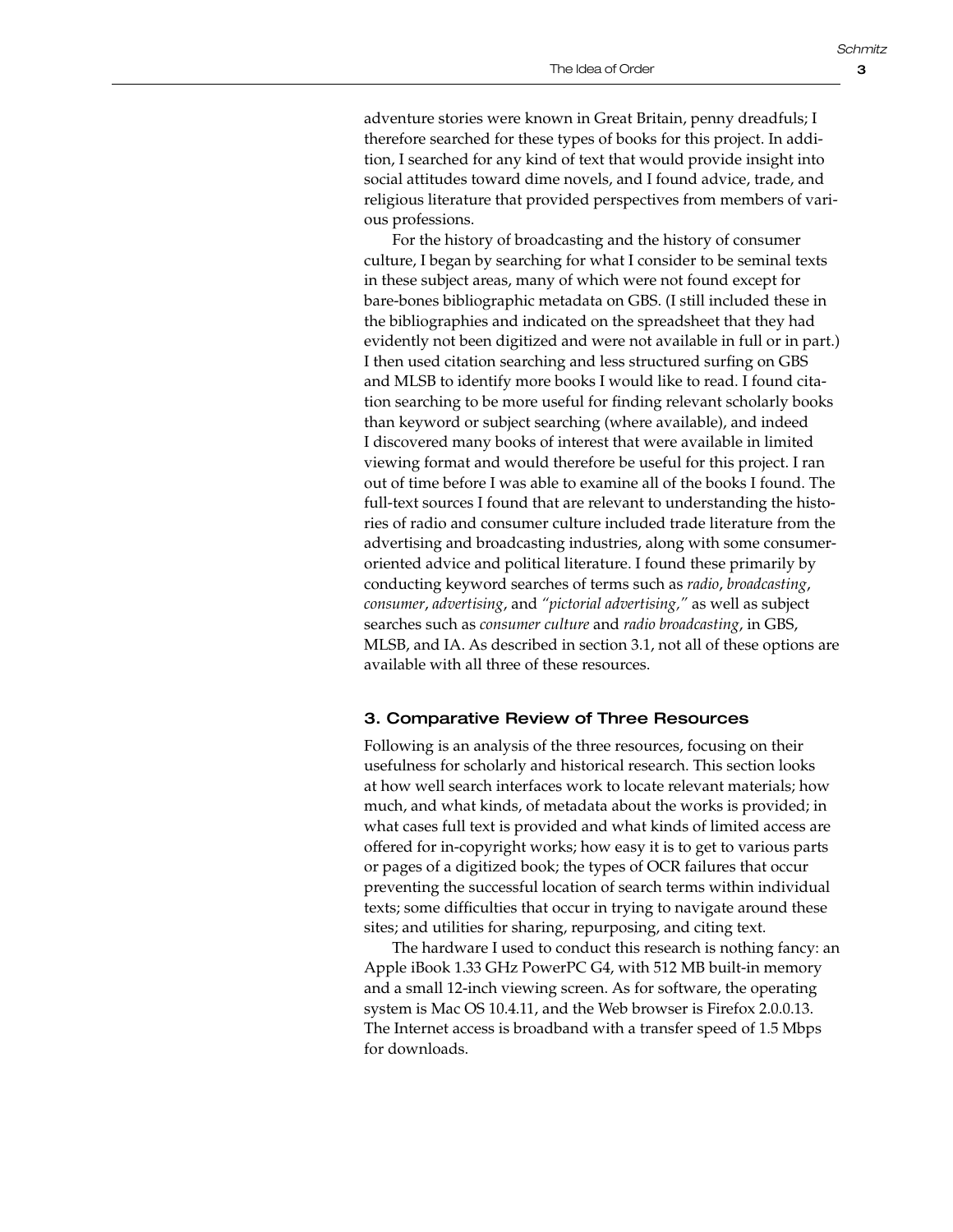#### *3.1 Finding books*

GBS and MLSB offer keyword searching that covers metadata and the full contents of books in these resources. Words or phrases (in quotes) can be searched. In IA, only metadata is searched.

#### **3.1.1 Advanced searching**

The option of an advanced search separates GBS from MLSB; the former allows the user to specify, for example, an author's name or the title of a book when searching. This is very useful, since, for example, searching an author's name returns results of books *about* that person in addition to books *by* them. If the person is prominent, there may be several books about them cluttering up the results when the object is to browse through titles by the author. For example, searching for *Raymond Williams* in MLSB returns in the first ten results nine books about Williams (or that mention him) and one book by him. It is very useful to be able to browse all available books by a certain author, particularly for people like me who sometimes have trouble remembering the exact titles of books. In GBS, the same search presents the user with the choice of finding books by Williams or that mention him. In GBS the advanced search feature can also be used to browse through titles by a certain author.

Among the other options available with the advanced search feature in GBS is a limit by date (range) of publication. This is very useful for historical research, and I found in GBS the results were usually accurate within the prescribed date range. Subject searching is also available, and these subjects seem to be taken from library catalogs. Although some of the subjects that are applied to books in GBS seem to be less than helpful, I was surprised to find that searching *dime novels* as a subject returned several books that cover this subject in depth. In MLSB, subjects can also be entered in the general search box. Searching the term *penny dreadfuls* resulted in hits of several books that matched this genre. Unfortunately, form/genre titles such as this are not usually applied in library cataloging as happened in this case. (A look at the relevant MARC records in UC-Berkeley's OPAC confirmed that this is where the term came from). It would be helpful for cultural studies research if form/genre subject terms were applied to more types of printed materials.

In IA, only metadata is searched. By using the general search box on the home page and restricting results to "texts" (or a more specific set of texts) it is possible to restrict results to digitized books. Although it is limiting not to be able to search full text, generally speaking, there is more complete metadata about each book to search within IA than with either GBS or MLSB. In some cases, there are user reviews attached to the metadata. This was useful for me in one case, because the book *In the Days of Washington; a Story of the American Revolution* (1896) was described in the review as, "Lots of action and hair's breadth escapes typical of dime novel material." This resulted in my finding this book by searching for key term *dime novel* even though this term was not in any of the "official" metadata. An advanced search option is also available in IA, with several options.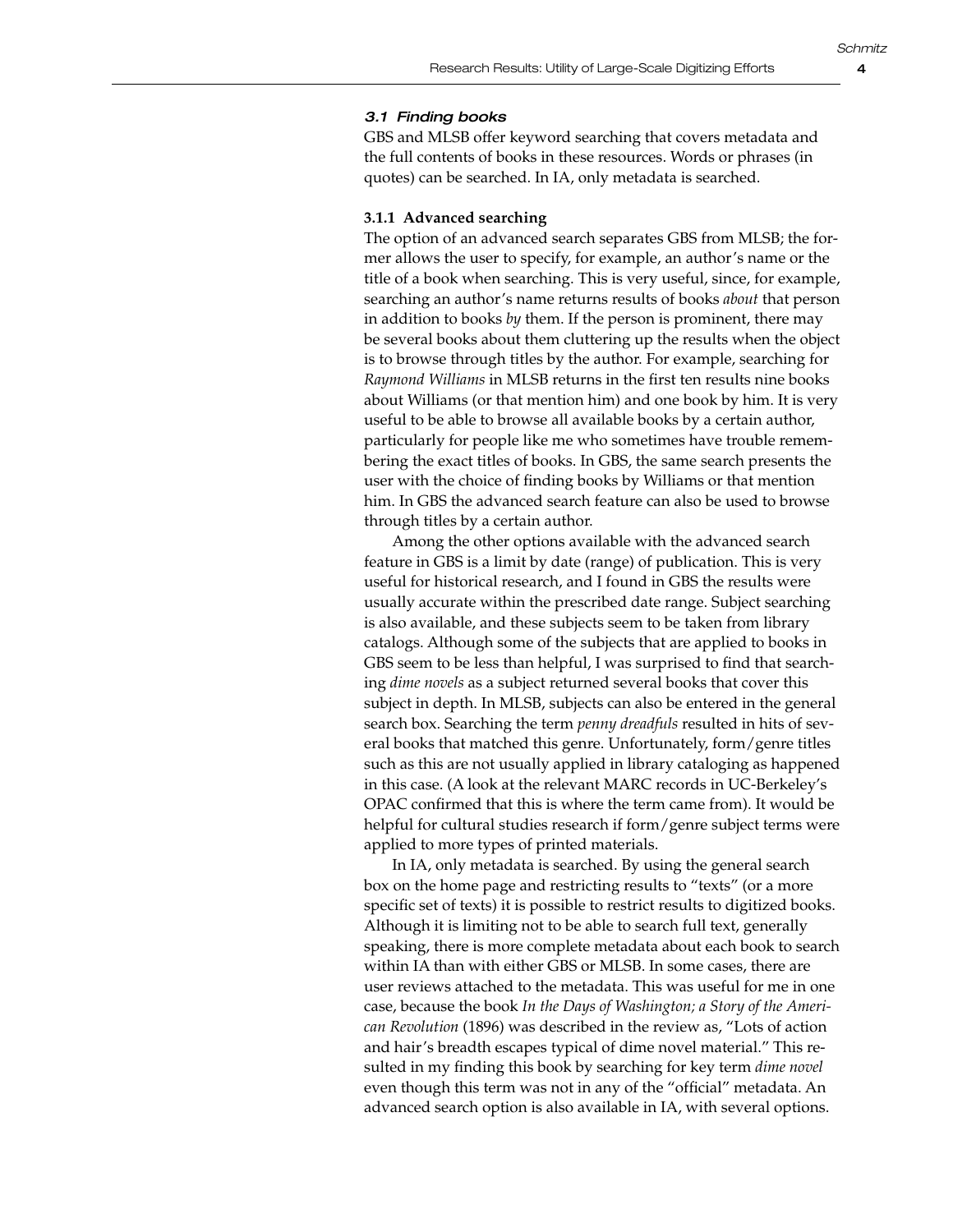5

Among the most useful fields to search is subject, since there is no keyword searching of full text. I successfully used the subject field to find texts about consumer culture.

#### **3.1.2 Ranking of results**

In none of these resources was it evident to me exactly how resources are ranked. The ranking algorithms used by MLSB and GBS are no doubt both secret, but I noticed that in MLSB, the order in which results were presented was at times inconsistent. The same query run several times brought similar results in a slightly different order. For example, the query *women radio broadcasting advertising* (restricted to texts that are 100% viewable) brought these first four hits in this order:

*Big Business and Radio* (monograph,1939) *Radio Broadcast* (periodical, 1925-26) *Outdoor, Street-car, and Radio Advertising* (trade, 1936) *Radio Broadcast* (periodical, 1926-27)

Run a minute later, the same query resulted in these top four hits: *A Decade of Radio Advertising* (monograph, 1933) *Radio, the Fifth Estate* (monograph, 1950) *Education by Radio* (periodical, 1934) *The First Quarter-century of American Broadcasting* (monograph, 1946)

In both cases, approximately all of the same hits appeared on the first page of hits, but in a slightly different order. The important point is that the exact order of the hits is not very significant. I ran this query in an attempt to find texts that covered radio advertising in the context of women (either as producers of advertising or as consumers). Each of the hits on the first page was clearly about radio. Searching each title individually was required in order to find out which ones actually discussed advertising and women in the same context. A significant number of hits on the first two pages did this, although they were not necessarily the highest hits. When their texts were searched individually, the titles earliest in the list of hits did all have the word *women* and the word *advertising* in significant numbers, but sometimes they were on different pages and therefore it was evident that advertising and women were being discussed in different contexts. It was therefore required to run the query *women advertising* for each volume to see which ones mentioned these terms on the same pages. This anecdote is not to point out a failure in the ranking algorithm, it is simply to suggest that the exact order of hits should not be taken too seriously, so whether the order of hits changes from one search to the next is perhaps not entirely significant.

#### **3.1.3 Ease of using search results**

GBS presents with each result some basic metadata and sometimes the beginning of a summary of the text (in the case of more recent publications) or a bit of text from the book including the search term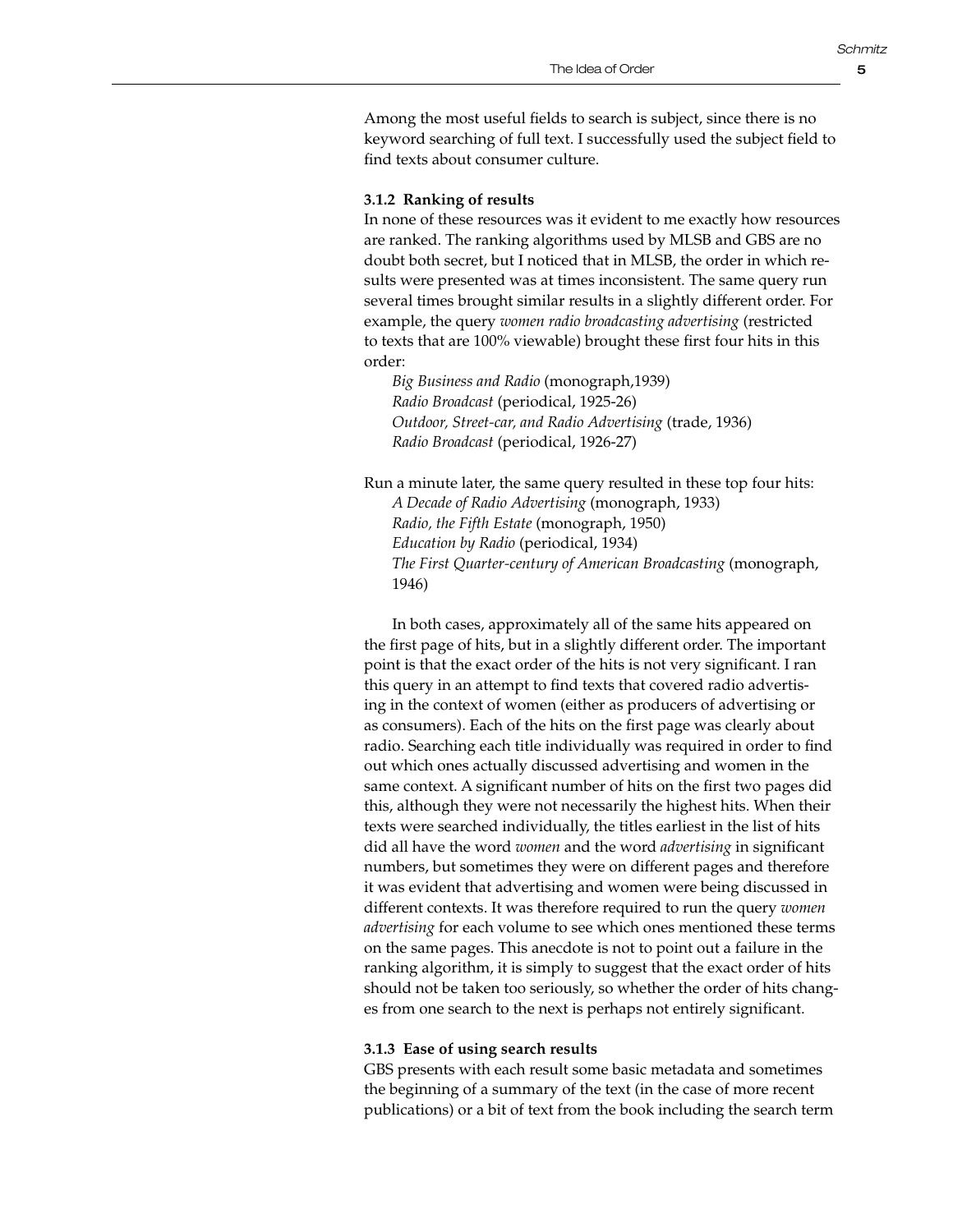(in the case of full-view, public domain texts). In addition, the user is informed whether the book is offered in full view, a limited preview, snippet view, etc. With MLSB, the user is offered this basic metadata but can also conveniently mouse-over a result to find more information displayed to the right of the page. More metadata, in addition to a summary and/or table of contents, is often displayed for recent publications, and the user gets a visual display of how many times the search term appears in the book. IA results have basic metadata, but do not usually include the year of publication, which makes historical research very difficult (although limiting all results by date is possible with the advanced search feature and it is possible to sort results by date). It is helpful that sometimes the name authority for the author is displayed, which often shows his or her birth date. Sometimes a description of the physical characteristics of the digitized volume is offered in the results list, which is not very helpful. For example, the search result listing for *The village boys, or, Stories to persuade boys not to quarrel*, shows author and title plus: "Purple embossed cloth over boards, blocked in gold." While it is good practice to record this information, it is not usually what a user is looking for when browsing search results.

With MLSB, it can be difficult to navigate through a long list of search results because it only displays a select number of pages of results to click on. If you have 500 results on a search, you may want to skim through the first 50 results to get a feel for what is there. By the time you get to result 50, you're on the fifth page of results. If you then want to go back to the first page of results, you have to use the history on your browser, use the back browser button, or just run the search again because your choices are *prev*, *nex*t, and *pages 3-7*. This is not conducive to scholarly investigation; scholars must have the patience to browse many, many titles if necessary.

#### *3.2 Metadata: descriptive and administrative*

In doing scholarly research, it is vital to know, at minimum: the complete title of a book, who wrote and published the book, and the year it was published. In GBS, the user can view an "about this book" page—separate from the page where the book is viewed—which includes this type of descriptive metadata. For some historical works, I found this information was sometimes incomplete or even slightly inaccurate. For example, the record for Marx's *Capital* (1906) states: "Translated by Samuel Moore, Edward Bibbins Aveling, Ernest Untermann." However, the title page states that the translation was by Moore and Aveling; *the text was edited by Frederick Engels* and revised by Untermann. So unfortunately, the editor's name has somehow dropped out of the metadata. In addition, with both GBS and MLSB (on its "about" page, which is the same as its view-the-book page), it was disconcerting to find that, at least with my browser software, long titles are always cut off. So titles are displayed as *Marx's Critique of Political Economy: Intellectual Sources and* (GBS) or *Stuart Hall. Critical Dialogues in Cultural St* (MLBS). For long titles, then, it is necessary to examine the book cover image or find the title page to learn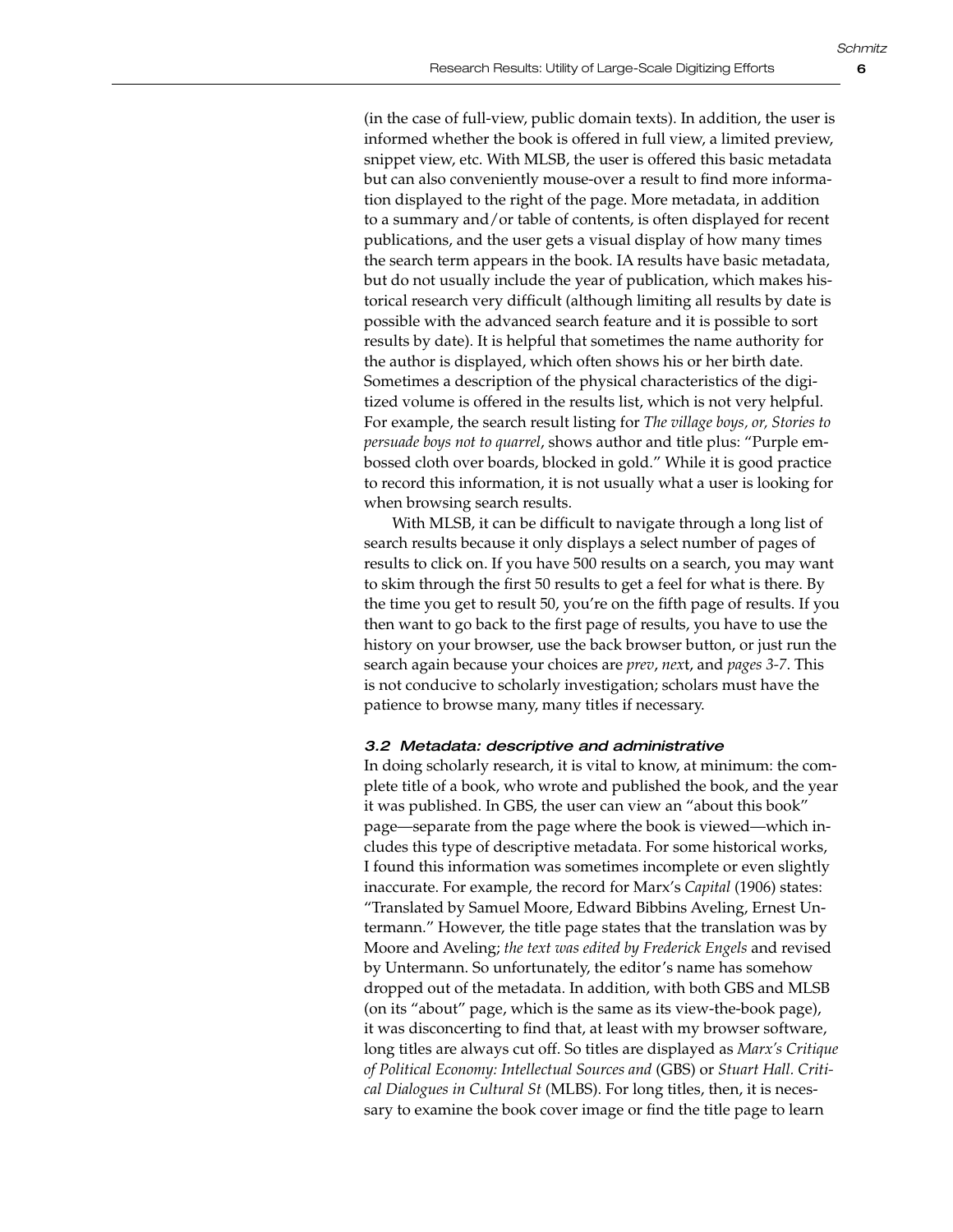the complete title to the book. In general, I found basic metadata such as the year of publication was sometimes missing in both GBS and MLSB.

On its "about" page, GBS often displays a summary of the book supplied by the publisher (which, as indicated earlier, MLSB offers by mousing over titles on the search results page). For out-ofcopyright works, GBS sometimes offers "key words and phrases" in the book, which provides an at-a-glance way to determine if the book discusses the topic of interest. Clicking on a term activates the "search in this book" feature.

In IA, metadata is usually complete. However, when searching "texts," sometimes books digitized by Project Gutenberg are returned. Whether or not Project Gutenberg represents *mass* digitization, it is useful to have these results. Unfortunately, Project Gutenberg books don't always provide necessary metadata, even in the plain-text view (page views aren't available). For example, it required a search of GBS (although, admittedly, an OPAC would have been more reliable) to find out that the Project Gutenberg book *The Consumer Viewpoint* by Mildred Mattocks was written in 1920. On the other hand, this lack of metadata is the exception since most books returned by text searches in IA were digitized through the Open Content Alliance, and for these IA is very good at supplying metadata, including administrative metadata: it is always clear what library supplied the book, and often information about the condition of the scanned volume is provided. In contrast, with the MLSB and GBS, the name of the library is not always provided (it is often necessary to scroll through the book to find the stamp on the inside front or back cover) and no information about the book's condition is provided to the user.

#### *3.3 Modes of access to the text*

Generally speaking, for works in the public domain, MLSB and GBS allow for full-text viewing of contents. In IA, all books I found were available full text. For each of the commercial search services, incopyright works are digitized through agreements with publishers. Publishers working with MLSB are given choices about how much of their books they want to be made available and the type of access provided to the user.

#### **3.3.1 Full text**

It is generally the case that digitized books published before 1923 are available full text and those published later (with some exceptions such as government publications) are not.

However, I found a large number of books and periodicals about radio published in the 1920s, 1930s, and 1940s available full text on MLSB. These were largely trade journals and other trade literature. It was perhaps even more interesting for me (and much less gratifying) to learn that not every book digitized by GBS that was published before 1923 is available in full text. For example, *The Art of Advertising: Its Theory and Practice Fully Described* (Stead, 1899) is provided only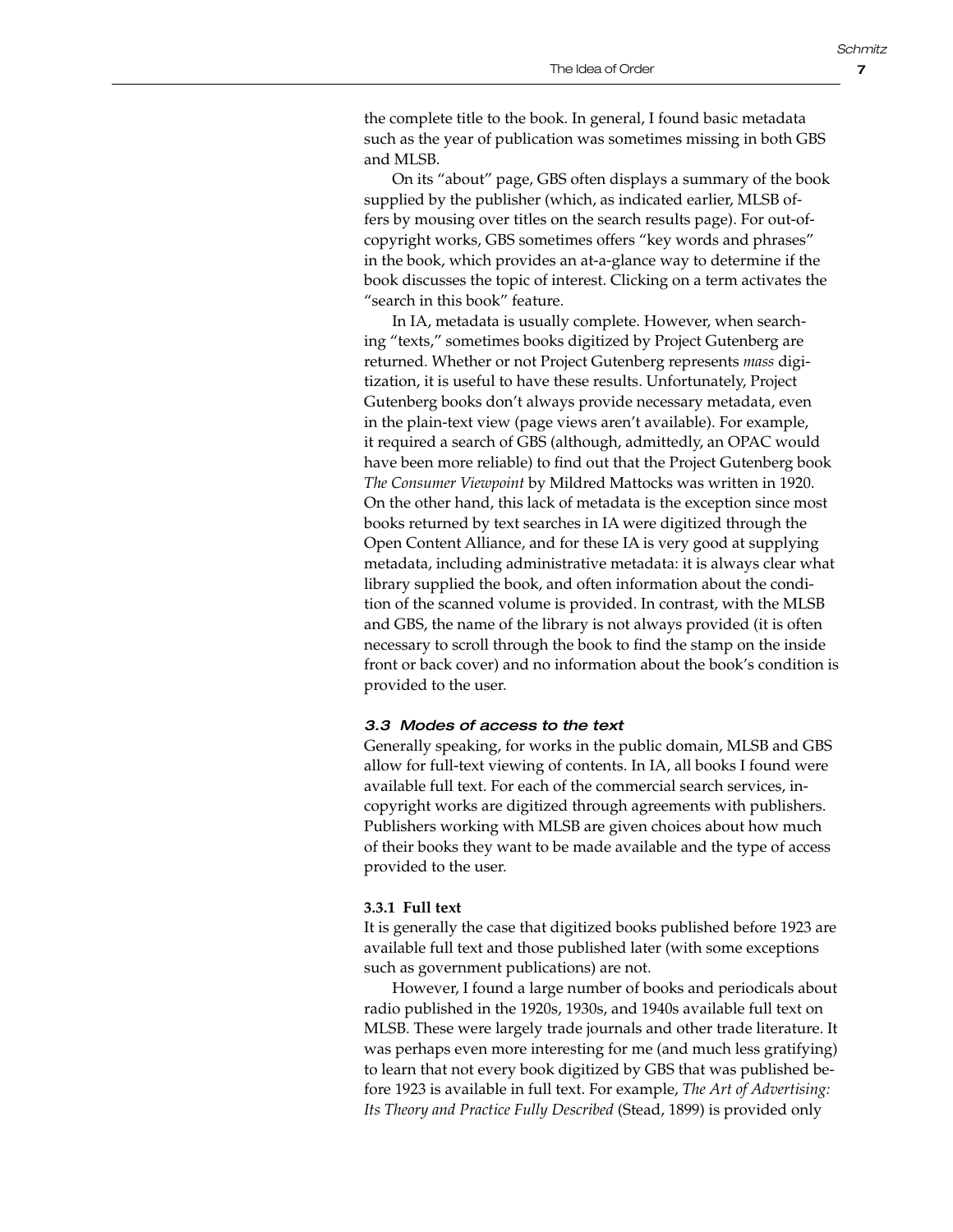in snippet format. I do not know if this is an error, or if there is some reason why Google felt this book was not in the public domain.

#### **3.3.2 Limited view**

My experience suggests that the most common way in which publishers have chosen to provide access to their books in MLSB is to allow users to view a certain percentage of the pages in each book (usually 10 percent, but at least one publisher, Oxford University Press, allows 20 percent). Users must create a Hotmail account and sign in every time they want to access a limited-view book, which I found worth the time. In my experience, there were no restrictions placed on which pages could be viewed, just the number that could be viewed. A convenient and useful service for users is MLSB's running page counter, which tells users how many pages they have left in their viewable allotment for that particular book.

GBS also allows publishers to limit the number of pages users can view, but in every limited-view book some pages seem to be designated as entirely off-limits. This could be just one single page in a chapter or hundreds of pages in a row, and this became a real problem when the endnotes to viewable pages were blocked or vice versa: when endnotes were available to pages that were blocked. While it is disconcerting to be blocked from certain pages, I found that the most problematic aspect of viewing a limited-view book in GBS was not knowing how many pages were left to view. At first, several chapters may be accessible (at least in part), but slowly I noticed more chapters becoming off-limits. (After several attempts I finally realized that the total number of pages allowed is usually 10 percent, as with MLSB.) I understand the object of the publisher program is not to accommodate a satisfying reading or research experience, but rather to provide the user with enough information so he or she will buy or borrow the book. However, I found it much easier to gather enough information about whether to obtain a book using MLSB's approach, because I could always read or skim the parts I needed to determine the book's usefulness, such as the table of contents, the introduction, the endnotes to whichever pages I was reading, the bibliography, and the index. To me, this is often just as important as being able to search for key words and terms throughout the text. For example, being able to glance through the entire introduction is important since scholarly monographs usually use it to summarize the main argument of the book and what each chapter covers.

Another way in which digitized books are made available on MLSB is by allowing "pages around search results" to be viewed. In this mode, the user can view the two pages immediately before and after the page that includes the term searched for, and there is still a limit to the overall number of pages that can be viewed. This is a fairly good way to provide access to some text in copyrighted works (at least random pages are not blocked). It is possible to gain access to the table of contents by searching for "contents," for example. However, it is difficult when it is hard to find the endnotes/references to the pages you are viewing.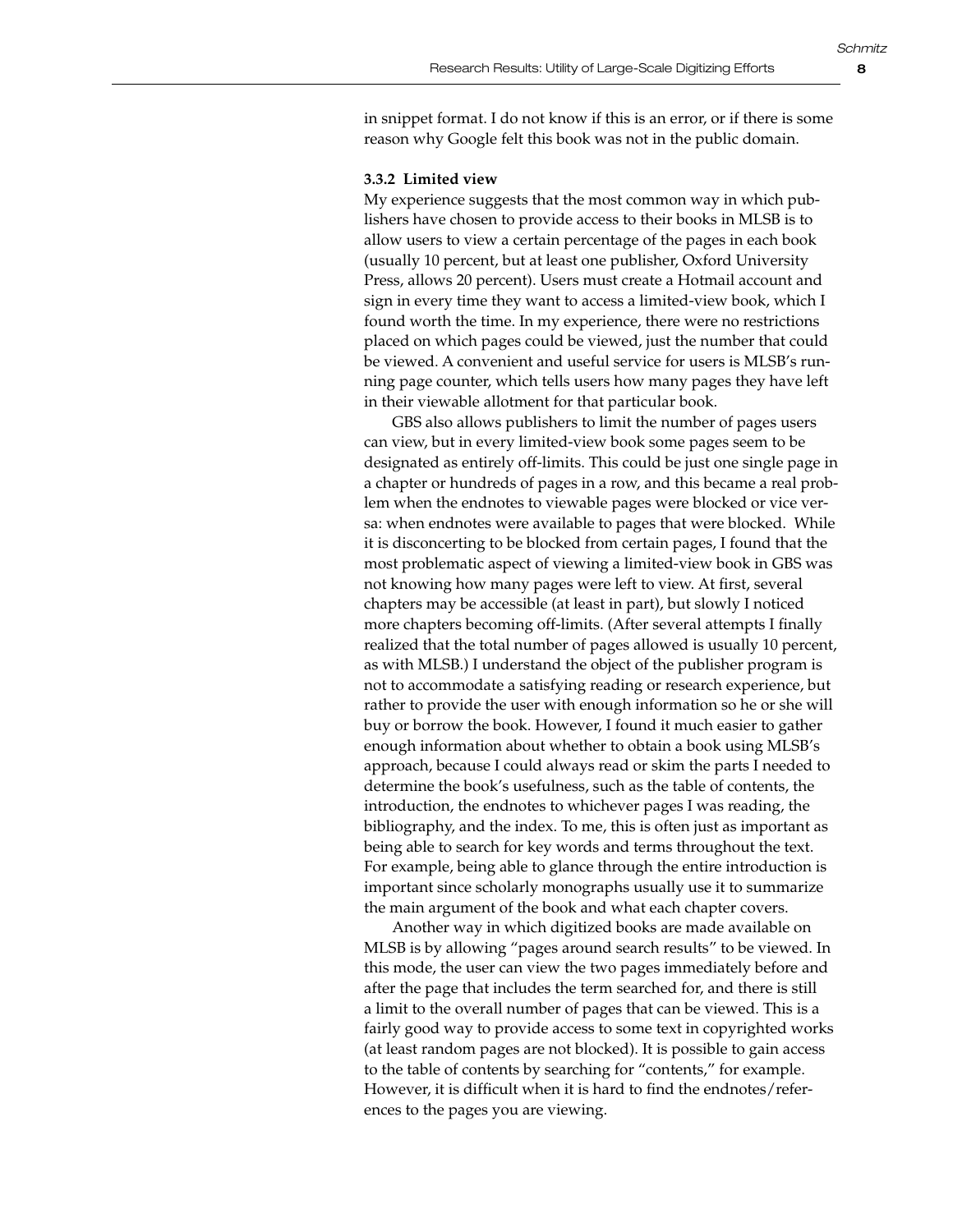#### **3.3.3 Fragments and snippets**

Another mode in MLSB is "page fragments viewable." Here again, the pages viewed are determined by search terms, but in this mode only part of the page is viewable. In the book *Broadcasting Freedom: Radio, War, and the Politics of Race, 1938–1948* (Savage 1999), I searched for the term *immigrants* and the results showed that 72 pages contained the term. Clicking on the first hit displayed a page with approximately three-quarters of it blurred out and the other quarter viewable. In the viewable portion, the term *immigrants* appeared three times, and elsewhere in the blurred-out portion of the page it was possible to see the term was highlighted another four times. I was therefore able to understand not only that the book discusses immigrants to a significant extent but also gleaned some of the context. However, without access to other descriptive data about this volume, the efficacy of this viewing mode would be limited for the purposes of determining whether to obtain the book. Fortunately, this particular book also had a summary and the table of contents available in the mouse-over view on the results page. Learning that this monograph contains a chapter titled "Americans all, immigrants all: cultural pluralism and Americannes" probably relates more about how the topic of immigration is approached than knowing the term is used in 72 different pages and seeing the context of some of these instances.

A final way that I experienced digitized texts being made available is with GBS's "snippet view." This contested mode is how copyright-protected books that have not been cleared for digitization by copyright holders are being made available to users. The intent is for GBS to present the user with three "snippets," of about four lines of text each, that all contain the queried term, in addition to providing information about how many total times the term is found in the book. I have found that in many cases, this viewing mode fails because the queried term is not even part of the snippet provided, the line with the term is cut off at the bottom of the snippet, or the snippet is even simply a blank section of a page or a header that does not include the term. For example, when I queried the term *labor* in Marx's *Economic and Philosophic Manuscripts of 1844* (1844, trans. 1964), two of the snippets showed page headers and the third showed the term used in a sentence from the introduction to the book. This last would have been mildly helpful, but it was disappointing that it came from the editor's introduction rather than the translation of Marx's writing. It is arguable whether being presented with snippets such as these is any more helpful than just knowing the number of times a term appears in a particular book.

#### *3.4 Navigating the text/structural metadata*

Although physical cardboard-and-paper books are sometimes considered to be conducive only to a linear way of reading a text, one of the reasons the codex has been such a successful technology is no doubt the way it allows the user to quickly page through it, moving easily from reading one part to another in a way not available with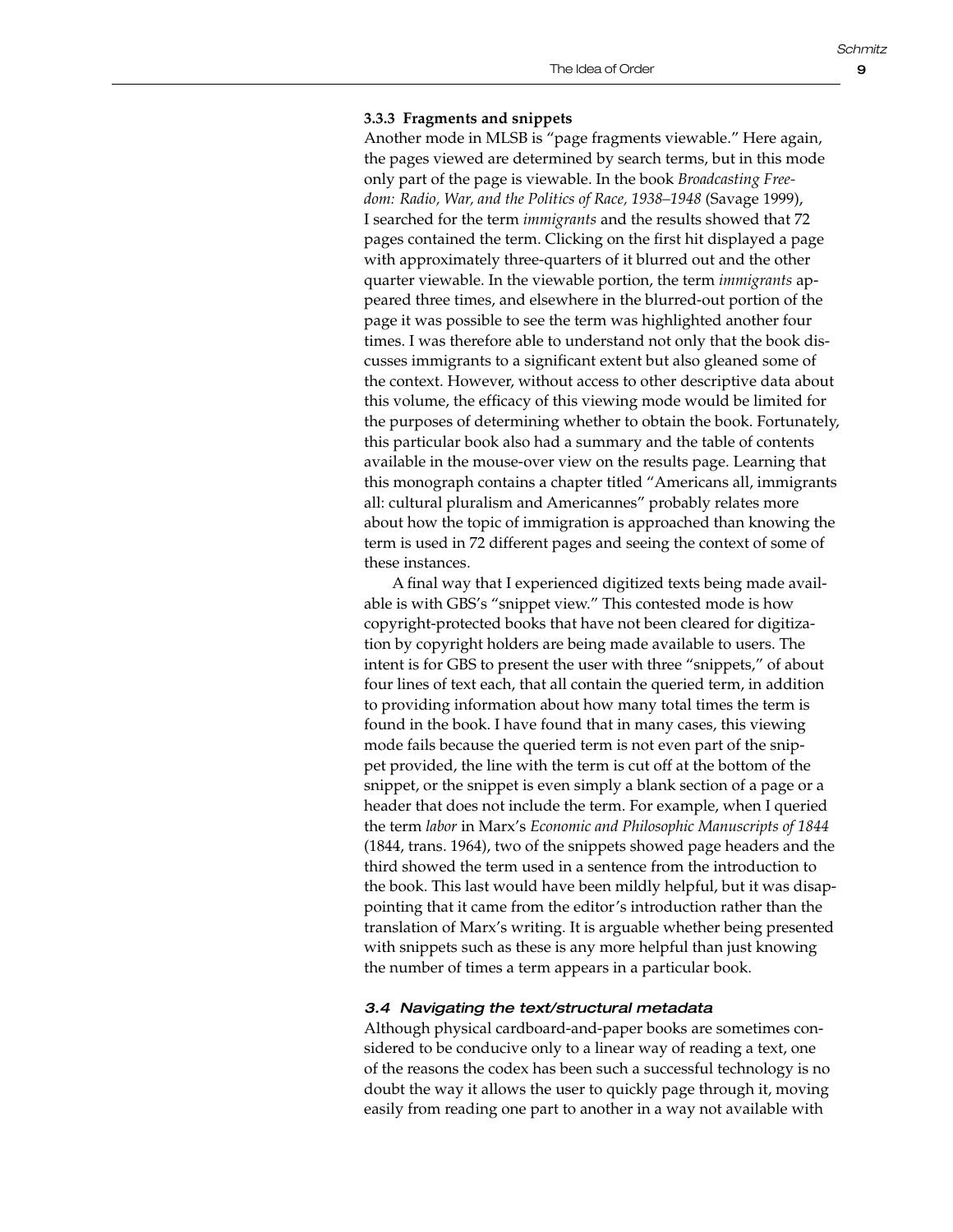previous formats such as scrolls. The usability of the digitized-book interface depends on respecting the nature of the codex, allowing the user to find and move to various sections throughout the book: the chapters, notes, tables, illustrations, index, etc.

In GBS, users can get access to page views, with page-forward and back arrows along with a scroll bar to navigate through the book. Various levels of magnification are available (helpful when the user's viewing screen is small), as is a full-screen viewing option. Full-text books can be paged through two pages at a time (open-book view), and users can go to a particular page number, which is very helpful. In addition to page views, viewing plain text is available with full-text books, allowing the user to see the text of each page as interpreted by OCR. Often, the table of contents is provided as a link on the "about this book" page, but in most cases there are very serious OCR problems in this metadata. In some cases, the table of contents in the page view contains clickable links to the relevant page numbers, but sometimes these links fail as well. The "read this book" page usually contains useful links to various elements of the book, including the table of contents, title page, and index.

The MLSB viewing experience is similar in some basic ways but different in many others. As with GBS, users can move through the page-view text one page at a time or can scroll through the book, and with MLSB they can use an enhanced scroll bar to easily move to pages that contain queried terms. For full-text books, MLSB usually has a link to the table of contents page, and often the table of contents includes links to the named chapters, although I found, as with GBS, there was usually at least one bad or missing link in every book. (In both resources, these link failures were either caused by OCR that failed to accurately read the page number or by the failure to apply a link at all.) MLSB has only two levels of magnification: fiton-page and expand to fit the width of the viewing area; there is no double-page viewing option.

The most difficult aspect of using the MLSB interface is that the user cannot easily go to a particular page number, even with full-text books. This is important in many instances, but to give one example: often guides in the front matter, such as a list of tables, do not contain links to relevant pages. If the table a user want to see is on page 346, he or she cannot go directly to this page but must use the bar on the right to estimate the location of the page and scroll through from there. Another option is to try to find the table by typing its title in the "search inside the book" box. However, in cases when the table is arranged horizontally on the page (at a 90 degree angle so if you were holding the book you would rotate it to see the table), OCR often fails and the text may not be found.

In IA's flip-book viewing interface, which is the default of several viewing options, the user is presented with a graphical 3-D representation of the book. There is no magnification option (although this feature is evidently in the works), so the best option for preventing eyestrain when viewing a large amount of text with a small screen is the time-consuming process of downloading the .pdf. As the name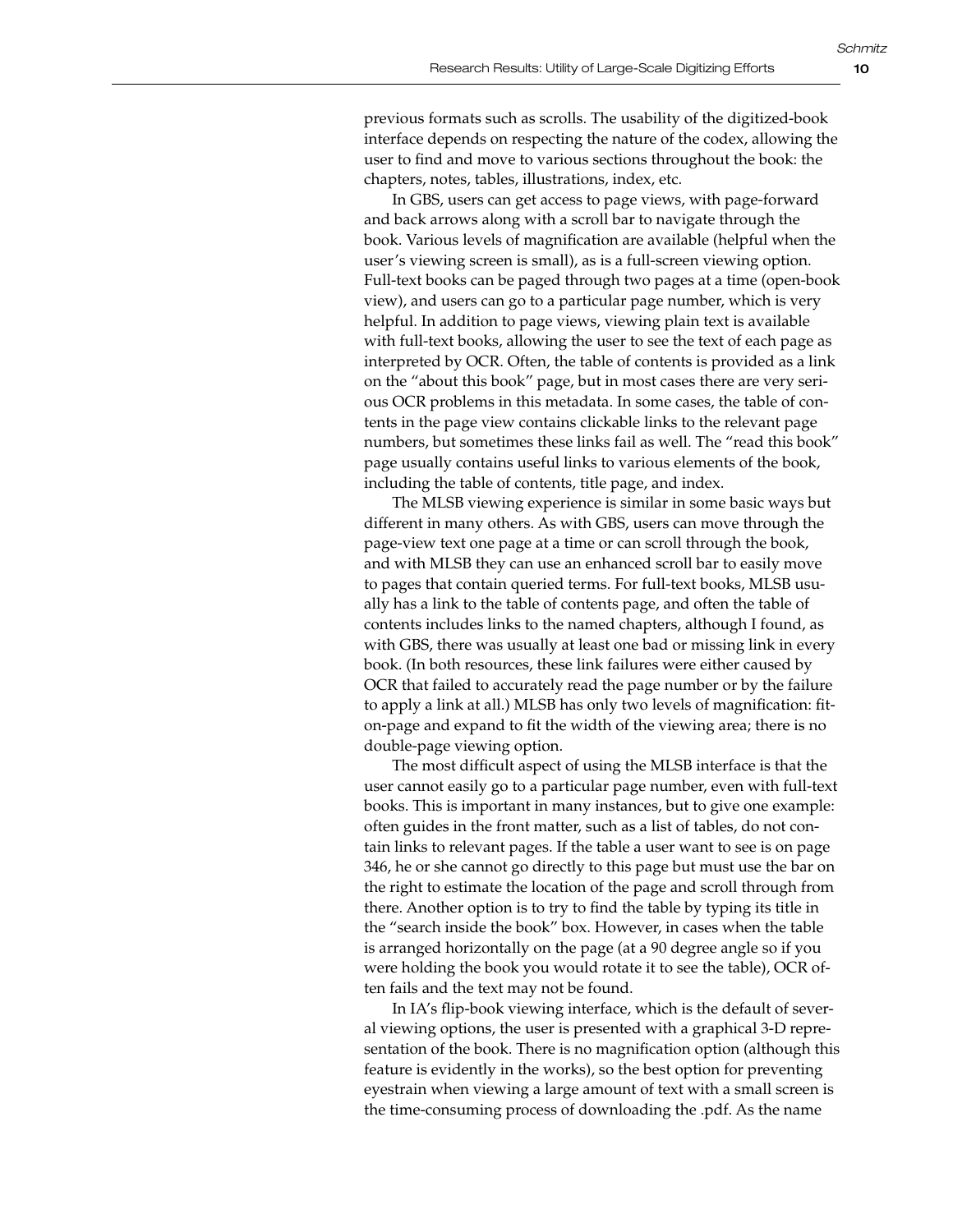implies, it is possible with this interface to "flip through the book" forward and backward one page at a time. The user can also click on a page later in the "closed" part of the book to go there, although it is not possible to know precisely what page because the message that appears when the user mouses over a page indicates the number of the leaf they will be taken to, not the page as printed in the book. This can lead to confusion for the casual user who is not familiar with book-binding terminology, and is not particularly useful even for those who are.

### *3.5 Searching for text in books*

The foregoing section discusses ways in which the various search interfaces make it possible for the user to employ the structural elements of the printed book, particularly the table of contents and page numbers, to navigate through the text of its digitized version. This section deals with how the interfaces maximize one of the capabilities made possible through digitization: key word searching.

MLSB, GBS, and IA all allow the user to search for terms in the text of the book while in page-view mode. In MLSB and GBS, the user is presented with the number of the page on which the queried term is found, along with a short fragment of the sentence or paragraph in which it appears. The user can scroll through and read these fragments to determine which page to click on. In MLSB, these search results are presented in order of some kind of relevance (number of times the term appears?), but the user can also use the enhanced scroll bar to scroll to pages that contain the term. In GBS, the user must scroll through terms in the order they appear in the book, with no option to see results in order of relevance. In both resources, queried terms are highlighted when the user clicks to the page.

In IA's flip-book mode, the pages that contain the queried term appear with a graphical representation of small sticky-note flagging pages that contain the term along with a very brief fragment of surrounding text. There is no relevance option, and often it seems the term is only highlighted one time per page, even if the term appears on a page more than once. Sometimes the search box becomes partially obscured by the sticky notes or the image of the book itself. It should be noted that another option for viewing digitized books on the IA is using the DJVU open-source reader format, which is a plug-in designed to work with IE, Firefox, or Safari browsers. Using DJVU, the user can page through the book and search for terms, but the searching feature is less robust and more glitchy than with the flip-book mode and I found it was not worth the time it took to download the plug-in. DJVU allows the user to page through the book going from one page to the next that includes the queried word, highlighting the word, but in at least one case I found it did not work properly. I queried a word that appears many times in the book (*gold* in *Real Gold: An Adventure Story*), and DJVU would find the next time it appeared but would not go on to the next and the next, and the search term box kept disappearing.

The ability to search for phrases rather than simply single terms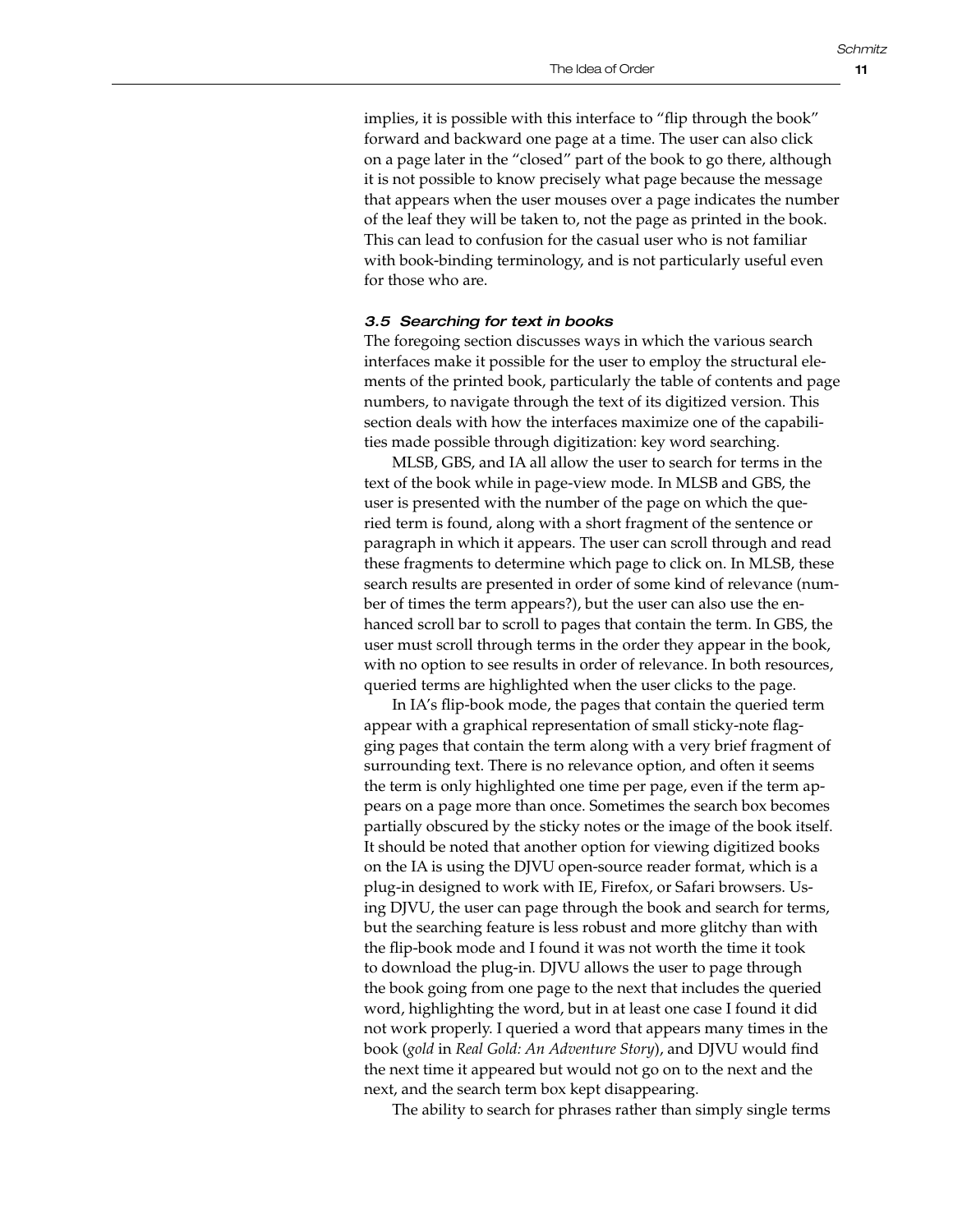is vital. For example, if the subject of inquiry is the *National Association of Broadcasters* or *motion pictures*, the user cannot be expected to sort through all the pages in which each of these individual words appear in order to find the instances in which this phrase is presented. Both GBS and MLSB allow for phrases in quotes to be searched, but IA does not allow phrase searching in any of the viewing interfaces I tried, and the flip book sometimes even stalls for a complete minute or two when presented with a quoted phrase before giving a "not found" message.

#### **3.5.1 Text quality/scanning/OCR problems**

These are grouped together because they are related problems that can result in text-searching failures, and it is often not possible to determine the exact cause of these failures. Some of the detectable factors that lead to failures are related to OCR problems such as the lack of the application of OCR to particular pages or page fragments; marked-up text; and text that is at a 90 degree angle, such as in landscape-shaped tables and figures.

Sometimes OCR is not applied where it would be helpful, such as to the list of "principal characters" in the front matter to *Telecommunications, Mass Media and Democracy* (McChesney 1994) as digitized by GBS. This list contains frequently invoked names along with a brief biographical note about the person (e.g., Ernst, Morris: ACLU radio committee member). Lists like this can be helpful when reading complex histories of an industry. A similar OCR failure is the skipping of entire blocks of text (e.g., footnote #3 in *Capital,* 1906, p. 200).

In GBS, MLSB and IA, OCR is usually applied to text printed in the long/landscape format in tables, graphs, photo captions, etc. But often this OCR contains many errors. *Radio, the Fifth Estate* (Waller 1950) as digitized by MLSB includes 20 pages of NBC network programming schedules from the 1940s that contain vital information such as the name of the host, show titles, and advertisers/sponsors. OCR was applied to these schedules but only worked in a few cases. This could result in partial discovery of information: if the user is searching for shows sponsored by advertiser Prince Matchabelli, these could be found, but not shows produced by Kraft. If they wanted to know about the programs "Labor for Victory" or "The Catholic Hour," they would not find any information about them because the OCR failed repeatedly to pick them up. If they were interested in the host named Donovan, they could find out some of his or her schedule, but not most of it. (It would also be nice to be able to rotate the screen to read the schedules.)

Often, a word search failure can be diagnosed in GBS by switching to plain-text view and noticing that the OCR software has misinterpreted a word. A typical error would be for the word *dehumanization* to be read like *dehuuianization.* OCR fails very often when a text has heavy underlining or is otherwise marked up in such a way that the text is partially obscured. In my analysis, I checked 10 words/ phrases per book to determine the efficacy of the scanning and OCR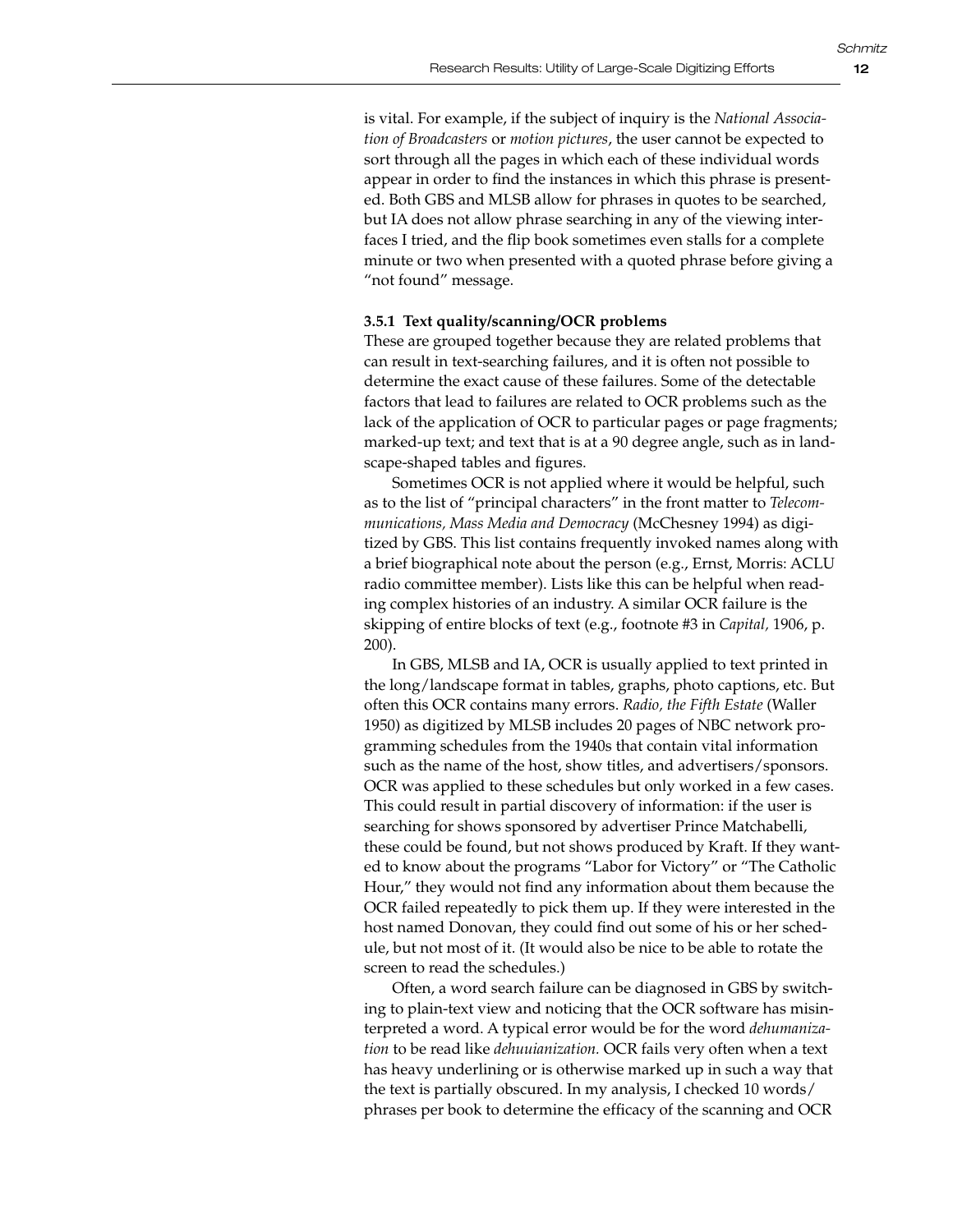for text searching. I spaced the terms checked throughout each book, but when possible I deliberately checked words that were both significant and seemed they would be difficult to pick up: small text, blurry-looking text, words in italics, words split at the end of a line of text, and text that had been marked up. My sense is that perhaps the most likely predictor of OCR failure is marked-up text. Particularly when text is sloppily underlined, this can interfere with finding terms. The irony is, of course, that the underlined passages are often important ones as judged by a previous reader! An example of OCR failing in the face of underlined text can be found on page 32 of the University of Michigan library's book *Advertising: Selling the Consumer* (Mahin 1914) as digitized by GBS. The underlined phrase, *He uses advertising in the same way*, is interpreted as the following as evidenced by Google's plain-text view:

> He uses. adverti'iinfT tn thp sgrpf\* way"

However, many text-searching failures are not as easy to figure out. Even when OCR interprets the word correctly, a "search in this book" search is not always successful. For example, it is easy to see how OCR did not pick up *advertising* in the example offered above, but it is not clear why it did not offer in the search results the fact that *engraver* appeared on p. 220 or 230, when it did highlight the term and plain-text view showed it read the word correctly. This is just one example of many cases in which OCR seemed to succeed (often the search term is even highlighted), but the search for a term still failed to flag the page. Spot checks suggested this happened in all three resources.

## *3.6 Returning to search results*

In most user-friendly scholarly research resources it is possible to easily navigate back to search results at any stage in the process. This is important because usually scholarly research involves reviewing or scanning a large number of search results to determine which ones are relevant and to make sure nothing important is missed. Therefore, the ability to easily navigate between page views, metadata, and search results is key.

In MLSB there is a link back to search results. In GBS, there is no link back to search results from either the "about this book" page or the "read this book" page. It is possible to use the browser's back button, but I found this less than satisfactory because in some cases I had been back and forth between the "about" and "read" pages a few times while examining the book. In the IA flip-book mode, it is not easy to get back to the metadata page or to search results. Using back browser, it is necessary to back through every page viewed and this can be time- (and patience) prohibitive. It is possible to click on the "details" button to get some metadata, but in order to get back to the search interface to conduct a new search it is necessary to use the browser's history. There is no link back to the search results from a metadata page.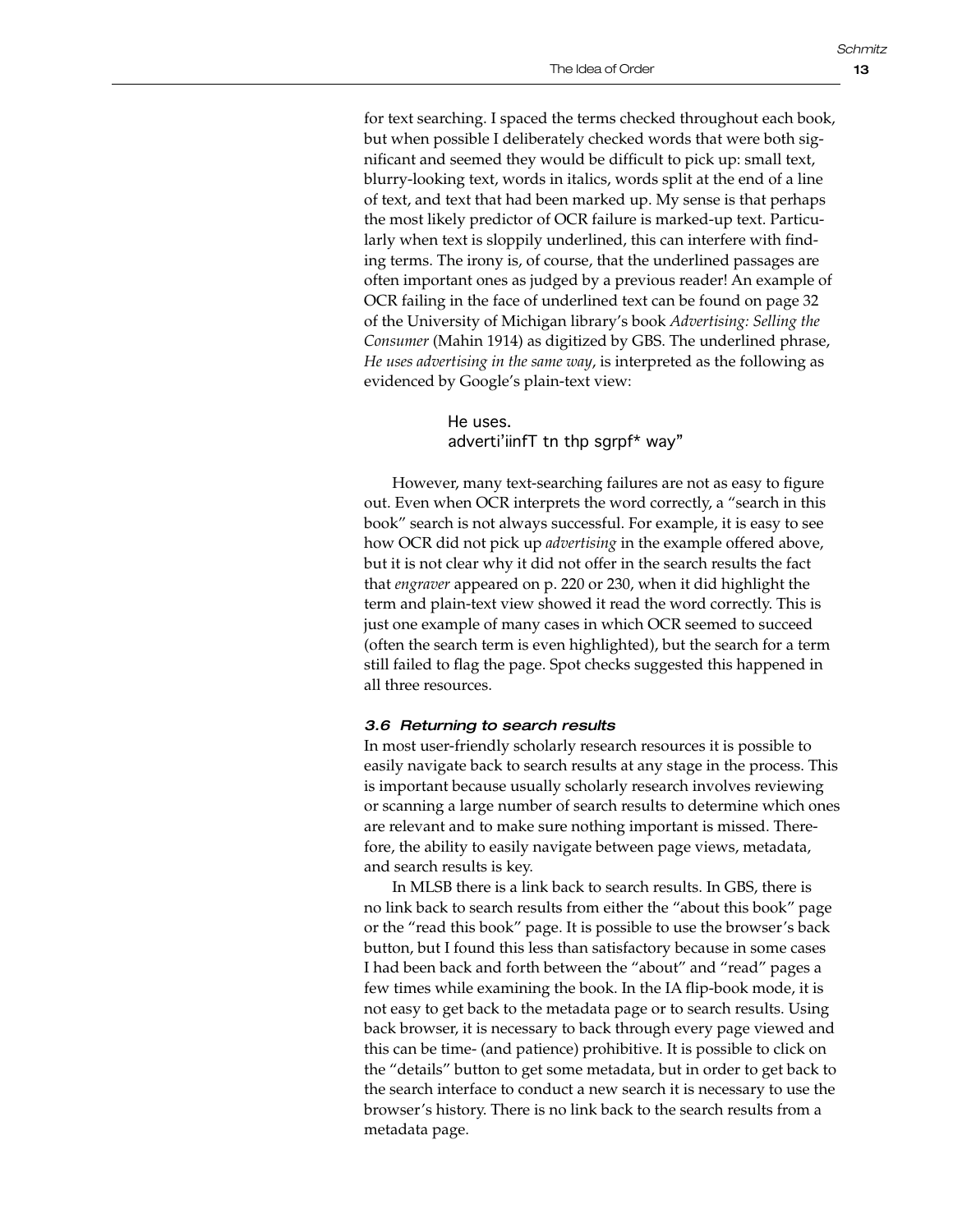## *3.7 Sharing, repurposing, citing*

This subsection deals with how well these three resources allow for interactions with the text, sharing text, and keeping track of text and citations. Of the three resources, GBS has made the most attempts to move toward Web 2.0 functionality for its digitized books, but it is still a work in progress.

## **3.7.1 Bibliographic data management**

GBS and MLSB both have links to "find in a library" from their "about" or "read" pages. This connects to the book's record in WorldCat, which has options for exporting the record to Refworks or Endnote. As a user of Refworks, I find this a very easy way to manage the bibliographic data for a large research project. It would perhaps be more user-friendly, however, if the link to WorldCat opened in a new window/tab, since it is sometimes necessary to do a bit of additional searching to locate the correct edition of the book (the user is not always immediately connected to the correct edition), after which the user may wish to return to GBS/MLSB and continue examining the book and searching for others. While virtually every book I found in GBS or MLSB had the "library" link, I noticed that one GBS book, *Radio Reader: Essays in the Cultural History of Radio* (Hilmes and Loviglio 2002), had links to booksellers but not to WorldCat. Upon further investigation I discovered that no books published by Routledge had the "library" link in GBS, so it appears to be an agreement with this publisher. However, I did find the "library" link in Routledge books digitized by MLSB.

## **3.7.2 Printing and copying**

For books still in copyright, no printing option is available in GBS and MLSB. In these resources and IA, for full-text books in the public domain, it is possible to download a .pdf and print from it (one assumes, although I did not try this). It is inconvenient to be required to download the entire .pdf if the object is only to print out select pages.

I found no way of copying text in MLSB, but both GBS and IA have the option of viewing plain text in addition to page views, and this allows the user to copy and paste text into a new document. However, I found this to be easier in IA than GBS. I tried to use the plain-text option to copy an entire article ("Means of Leading Boys from the Dime Novel to Better Literature") from a digitized volume of *Library Journal* (Young 1896) but had trouble copying several complete pages of text because it was difficult to select more than one page at a time (the highlighting would disappear.) Selecting/cutting/pasting in chunks worked better, but it was easy to lose track of what had already been copied. It seems this technique would work fine for copying a paragraph or two to quote from the article, but not an entire article. Unfortunately, in order to retain a copy of this article, it would probably be necessary to download the entire lengthy volume of *Library Journal* (700+ pages) to obtain this one article.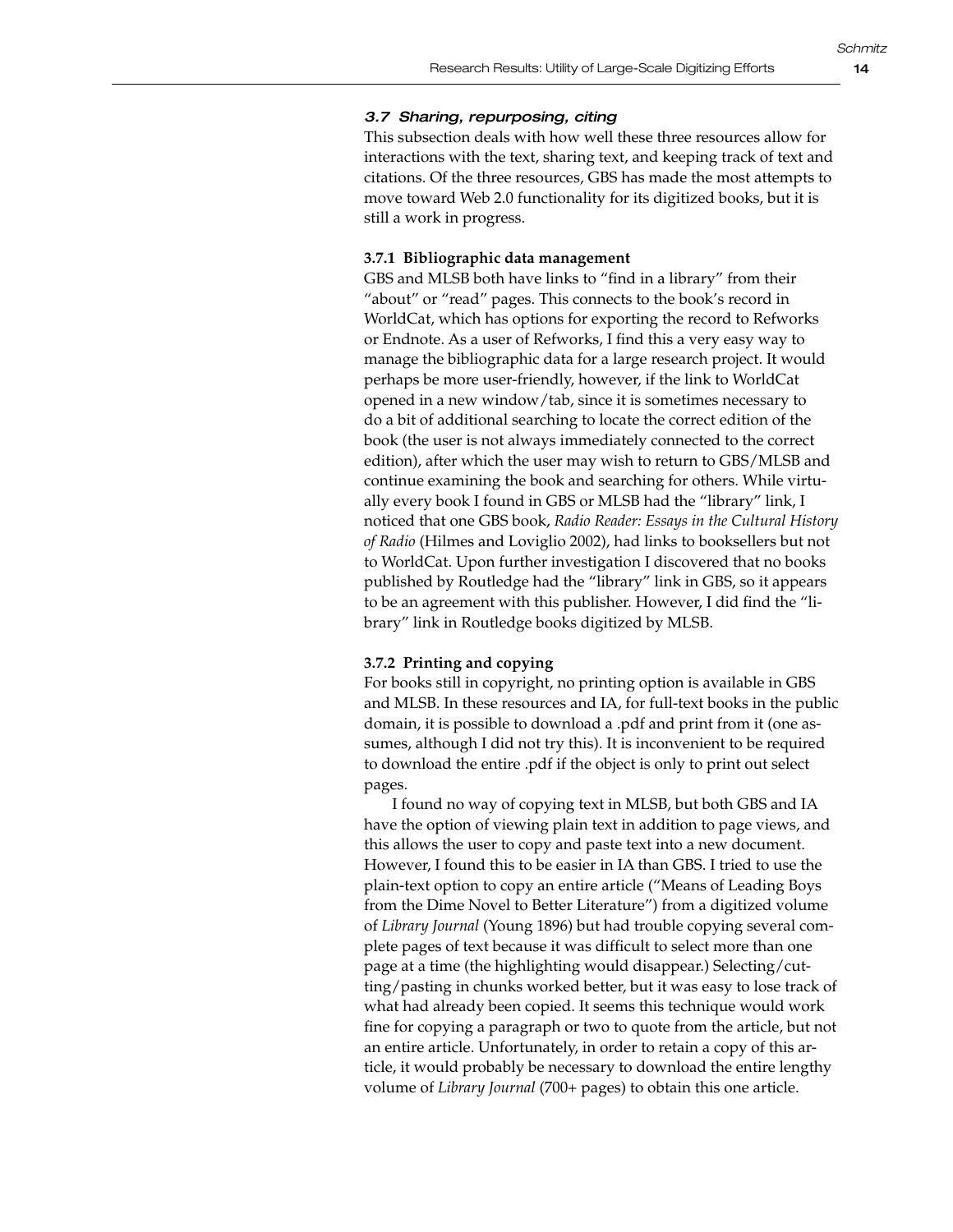## **3.7.3 Tracking and sharing**

Perhaps the best way to deal with the problem just discussed would be to keep track of this article by "clipping out" its title and storing it in a Google notebook. This utility allows the user to capture stable URLs to specific pages in digitized books, give them descriptive labels, and return to them at any time. The notebook is designed so it can be shared with others. I did not test this sharing feature, but I did use the notebook to clip out a passage from a book and e-mail it to a friend. Another Google utility that is meant to facilitate sharing and collaboration is "my library," which I used at the beginning of my project but then stopped using. I did notice that "my library" not only allows sharing, but records can be exported in xml, which may make it possible to import them to bibliographic management software, although I did not try this.

#### *3.8 Multivolume works and periodicals*

One of the most vexing problems with the resources studied here is the failure to link separate volumes of multivolume works (or the failure to digitize all of the volumes of a particular work) and periodicals. This is frustrating for the user, who would benefit from links between different volumes that may be physically separate from one another—and so are treated as separate books for the purposes of mass digitization—but nevertheless share intellectual connections.

There are several problems with the digitization of multivolume works that it seems could be rectified with a minimum of attention to metadata clarity. In some cases, books that are one volume of a multivolume work do not include this information in the metadata. The *Encyclopedia of Radio* (2004) as digitized on MLSB actually consists of only the first volume, covering letters A–E. Since this book was digitized through the publisher program, it was evidently felt this was enough to provide the user with a feel for the book. Nevertheless, it would make sense for the volume number or coverage to be included in the metadata, which it was not. Other multivolume works have been digitized in their entirety, but the metadata makes it difficult to figure out that individual volumes make up a coherent whole. Erik Barnouw's *A History of Broadcasting in the United States*  (1966) is a three-volume work or series, each volume having a different individual title. When searching in MLSB for the series title and the author's last name, the first three hits are these books, which is helpful. However, on the negative side, it could be confusing for the user who does not know it's a three-volume work, because the individual titles of the books are not displayed nor is there an indication of different volume numbers. Each title appears exactly the same in the results list; the initial thought is that these are different editions of the same text (unless you look closely at the tiny cover image to see the different titles). Ideally, links to the other volumes would be provided and individual book titles would be presented.

Dime novels were published serially, a problem that has led to some peculiarities and errors in their digitization. For example, in MLSB, a 22-page dime novel story titled *Pacific Pete, the Prince of the*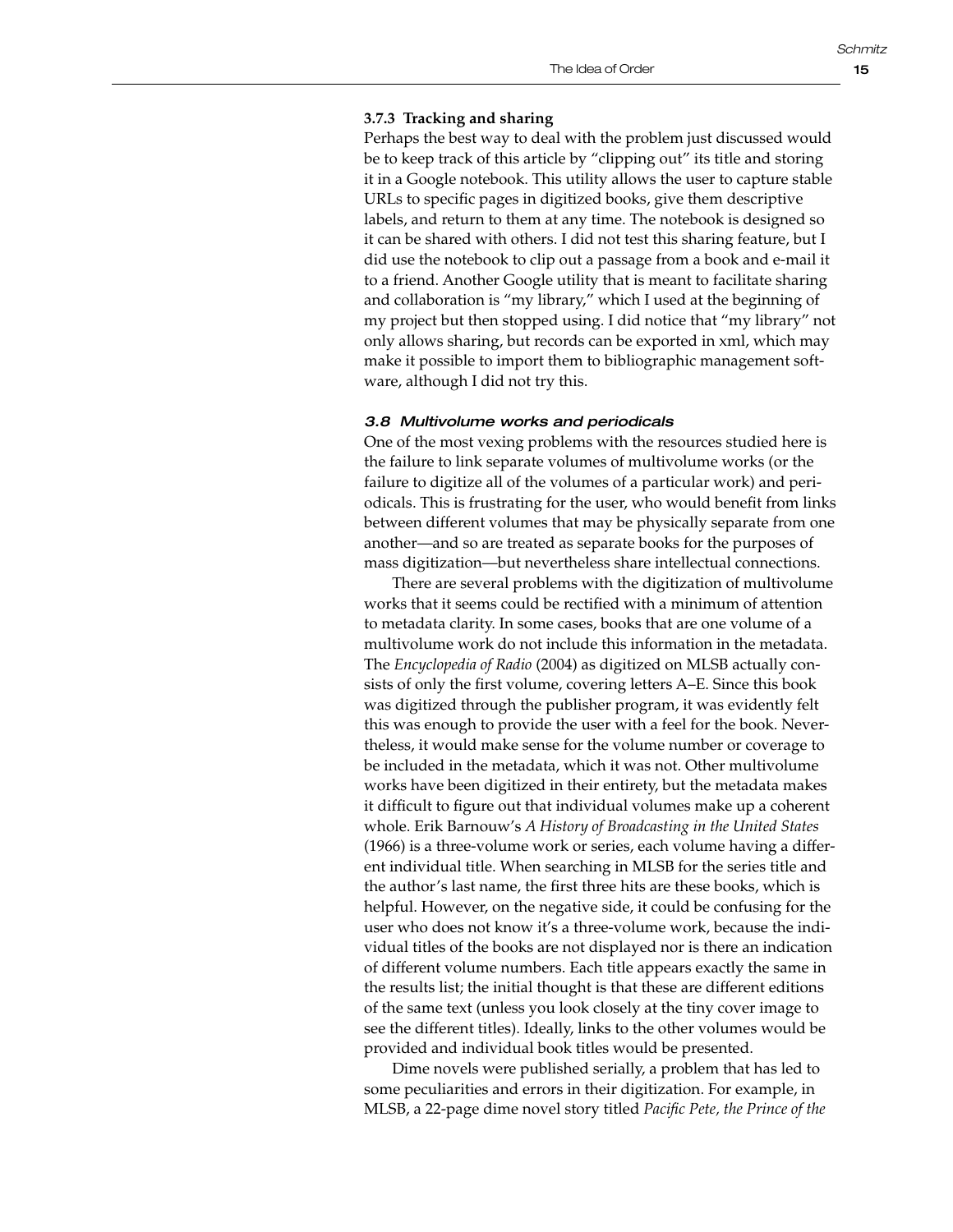*Revolver,* which is evidently Vol. II, No. 18, of *Beadle's Dime Library,* is labeled with the series title *Beadle's Dime Library*. The story title is not part of the metadata record, nor is the author Jos. E. Badger Jr. While searching *Pacific Pete* does return the work in the results list, it could easily be missed because the user who wants to access this work may, understandably, not click on the title *Beadle's Dime Library,* assuming this is a book that only mentions Pacific Pete rather than being the full text of the work.

Periodicals are generally digitized as individual books, with no linking or relation between different volumes. GBS perhaps provides the best clarity in search results, which, at least in the case of *Library Journal*, indicate the year of the volume rather than simply the range of years the volume was published, as MLSB does. GBS's advanced search feature also allows a search to be limited to a particular periodical, and using the "other editions" link also accomplishes the retrieval of all volumes of the periodical. Ideally, the user would have the option of ordering results chronologically as well. MLSB provides in the results list and metadata the total range of years the periodical was published. So, for example, the Catholic periodical *Ave Maria* is given the date 1865–1970 in MLSB; the date of any individual volume must be ascertained by examining the text itself. There is no simple way to get a list of all volumes of this periodical and browse through them methodically, which a scholar would want to do if it was germane to his or her research. In IA every volume of *Radio Broadcast* is given the dates 1922–1930 in the metadata, but the individual volume numbers are also given and provided in the results list.

## 4. Analysis of Individual Volumes

An Excel spreadsheet, provided at the end of this summary, contains data about individual volumes. There are three worksheets, one for each of the resources studied: (1) Google Book Search, (2) Microsoft Live Search Books, and (3) Internet Archive.

## 5. Conclusion

Each of the three resources examined here has its individual strengths: GBS with its large corpus of works, its combination of full-text and advanced bibliographic searching, and the relative ease with which users can get around a full-text book; MLSB with its elegant-looking and functional results-list interface, transparency in informing users how much of a book they have left to read, ranked search results, and cleverly enhanced scroll bars; and IA with its serious attention to metadata (for its OCA projects) and its commitment to digitizing materials that can be made available full text. Each resource has its weaknesses as well: GBS's lower scanning quality (as suggested by some of the volumes examined for this study), choice of some highly marked-up texts, and failure to alert users when they will run out of pages left to view in a book; MLSB's lack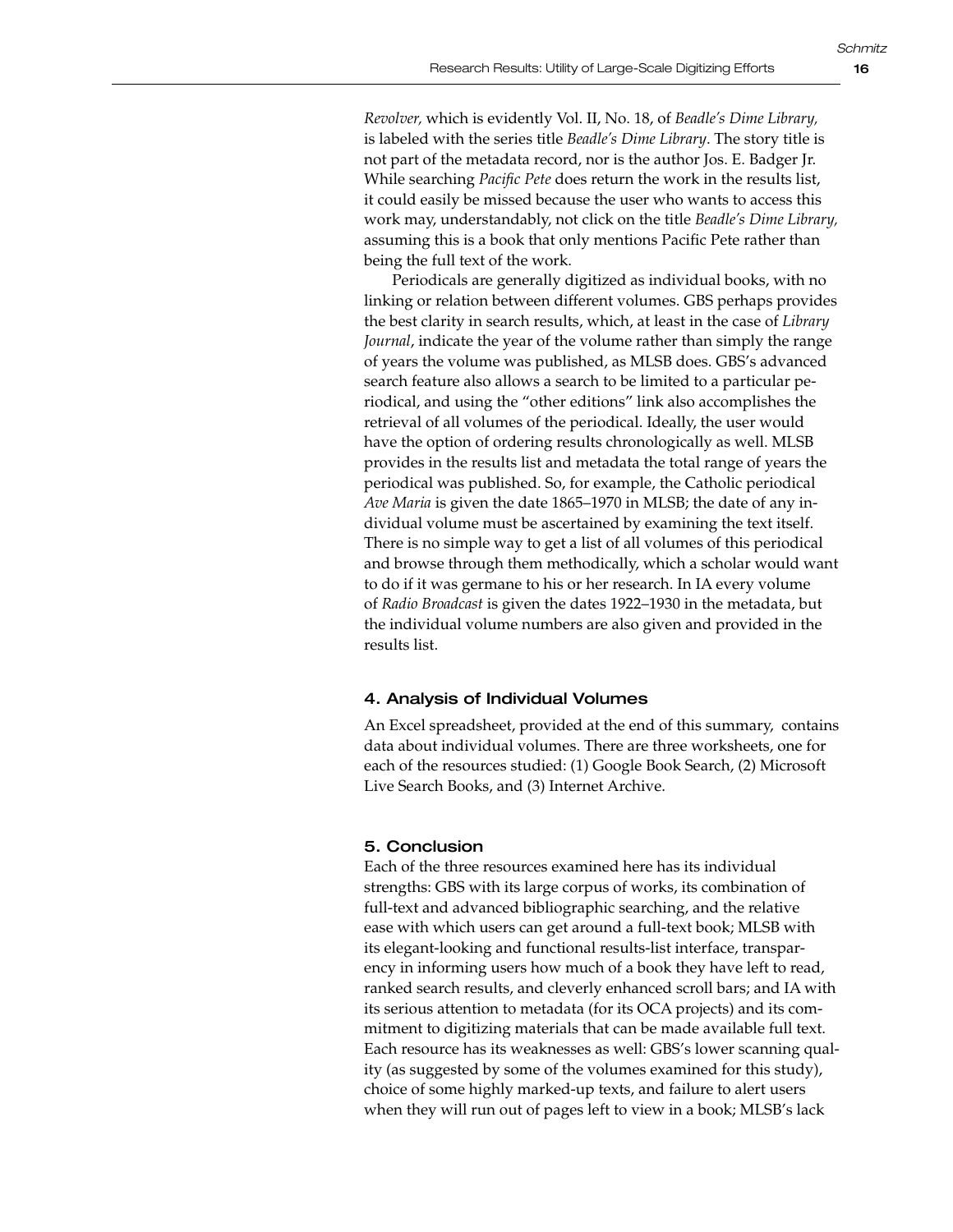of an advanced search feature and its failure to allow navigation to particular pages of a book; and IA's failure to allow phrase searching and full-text searching across books in the collection.

The strengths mentioned here and the usefulness of mass digitization that I have only touched on in this report represent a very great benefit to scholars. It goes without saying that to be able to access books in faraway libraries and to be able to search contents across millions of books at far beyond the granularity made possible by print indices is a boon. I suspect this excitement is felt particularly keenly by those scholars who, like me, are interested in U.S. culture before 1923, since the amount of primary-source research material available is growing on a daily basis. And old methodologies can be adapted to this new medium, creating new opportunities. For example, many humanities scholars are fond of the serendipitous discovery made possible by shelf browsing. Mass digitization presents new opportunities for serendipity and new kinds of browsing. The designers of these resources could facilitate such methods of research even further in a number of ways, including linking together volumes of periodicals, thereby allowing researchers to browse through many volumes once they have, perhaps serendipitously, discovered the title. With many types of periodicals, like trade journals or other periodicals that give voice to a community, it is only by methodically reading (or at least browsing) many volumes that researchers are able to immerse themselves in that community, adopt their lingo, learn about their concerns. This is the type of laborious research that is not necessarily facilitated by full-text keyword searching, although it most definitely can be facilitated by bringing texts to the scholar's desktop through mass digitization.

So while there are great opportunities, there are also missed ones. The most disconcerting aspect of this research, in my view, is the failure to choose decent-quality, clean texts to digitize, and the related problems of low quality of scanning and resulting OCR. These problems, of all I have encountered, seem particularly acute because rectifying them must occur at the individual item level, reselecting and rescanning texts. Many of the other problems discussed here have their causes in inadequate interface design and algorithms, which can continually be improved. In other words, many of these problems can be solved at the level of the collection. The metadata problems discussed in this report seem to fall somewhere in-between these two: it may be that many problems—such as the lack of links between related volumes in periodicals or other multivolume works—do involve changing or enhancing data at the item level. Still, some of the most time-intensive aspects of mass digitization—selection, scanning, reshelving—would not have to be redone to make these enhancements to the metadata.

The main reason OCR failures and other text-searching failures are so problematic for mass-digitization projects is that users may have an overly confident view of how well these functions are working. It would be interesting to include in a study of users of mass digitization a question about what they believe the error rate is for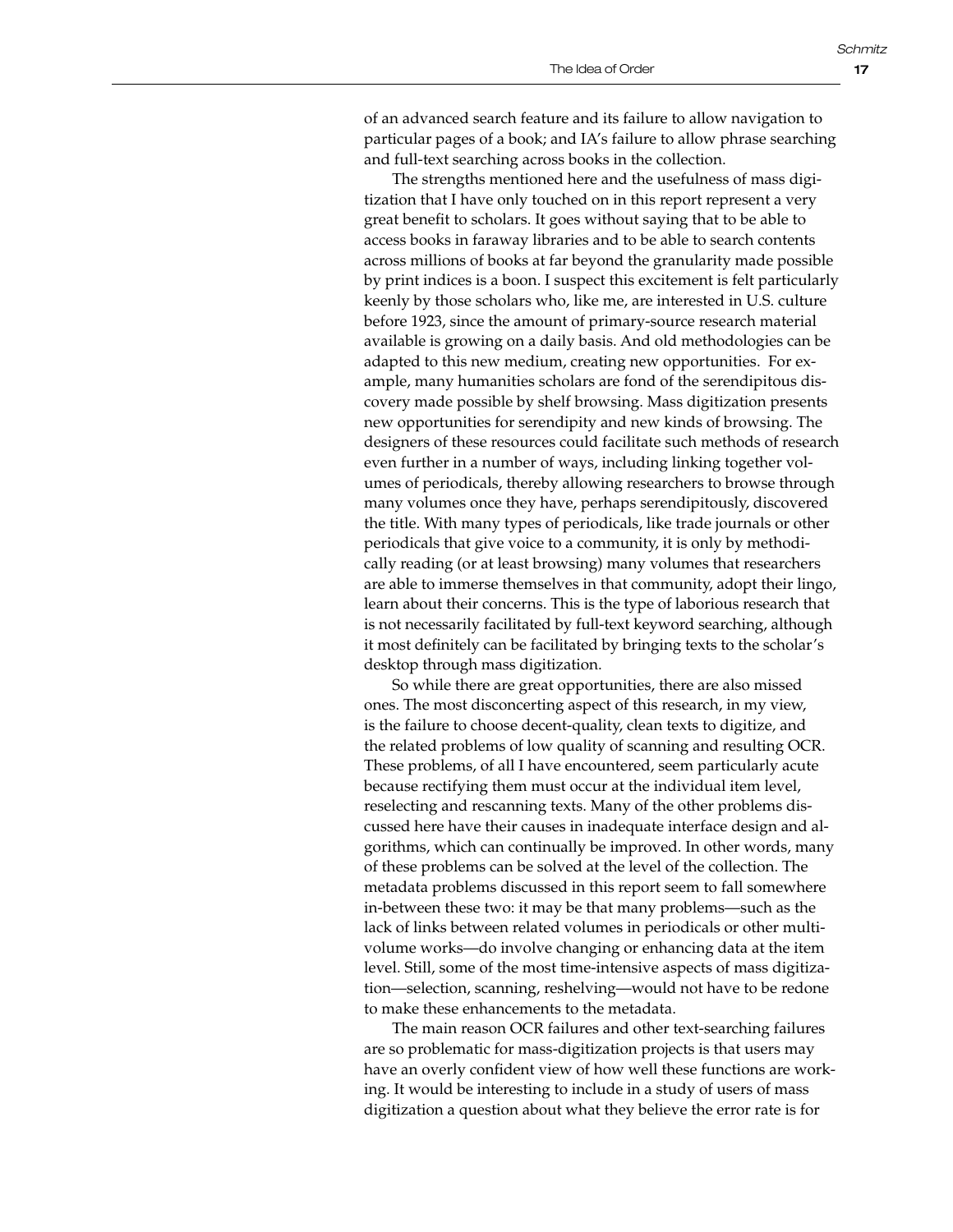the books/terms they are searching, and to compare this to the actual error rate. My hypothesis would be that the users believe they are achieving a higher rate of success than they actually are. This is significant. One hopes scholars are not using the search-in-this-book function of mass-digitized books to do quantitative textual analysis; this would not be an accurate way to learn how many times Marx used the term *alienation* in his analyses of capitalist production.

It should be noted, however, that some of the texts I examined for this study are not representative of all digitized materials, and in fact may bring out the worst of it in some ways: I went looking for forms and genres of texts that are particularly ill-suited to mass digitization, notably dime novels. Like other cultural forms of interest to cultural studies in the Birmingham School tradition—those that are by, and/or for, working class audiences—they are highly visual, cheaply made, ill-preserved, and ephemeral. The challenges this creates for mass digitization can be met: images can be digitized and described, serial literature can be linked, and fragile paper can be partially stabilized through conservation work and treated with care. However, this would require more time to be spent per item than is generally the case with mass digitization and therefore may even strain the definition of *mass* digitization. Another factor in digitizing the products of low culture is the low quality of the printing, resulting in crooked pages, small margins, some blurred text, even typos/ misspellings—illegibilities that carry over into the digital copy.

Searching for low-culture materials also serves to highlight the apparent ad hoc nature of some selections for mass digitization. *Pacific Pete* appears to be an example of this. The book bears the stamp of the UCLA library, and according to that institution's OPAC, it holds several volumes of *Beadle's Dime Library,* including 20 stories (volumes 1–3) of stories believed to have been published around 1876, that are evidently bound together. It is unclear, therefore, why only a single story was digitized, and this one is apparently not even intact—it ends on page 21 with what appears to be an incomplete sentence at the bottom of the page.

The sentence at the end of *Pacific Pete* reflects the action-packed nature of this dime novel, and is all the more suspenseful for being incomplete: "Springing forward, the hunter attacked the furious beast. …" Perhaps this is not too tortured a metaphor for the challenges that face the managers of mass-digitization projects as they attempt to bring under control the huge amount of untamed text that scholars are anxiously waiting to read. It is my hope that this report has illuminated some of the successes and failures of mass digitization, and how it could be improved to further the work of scholarly research.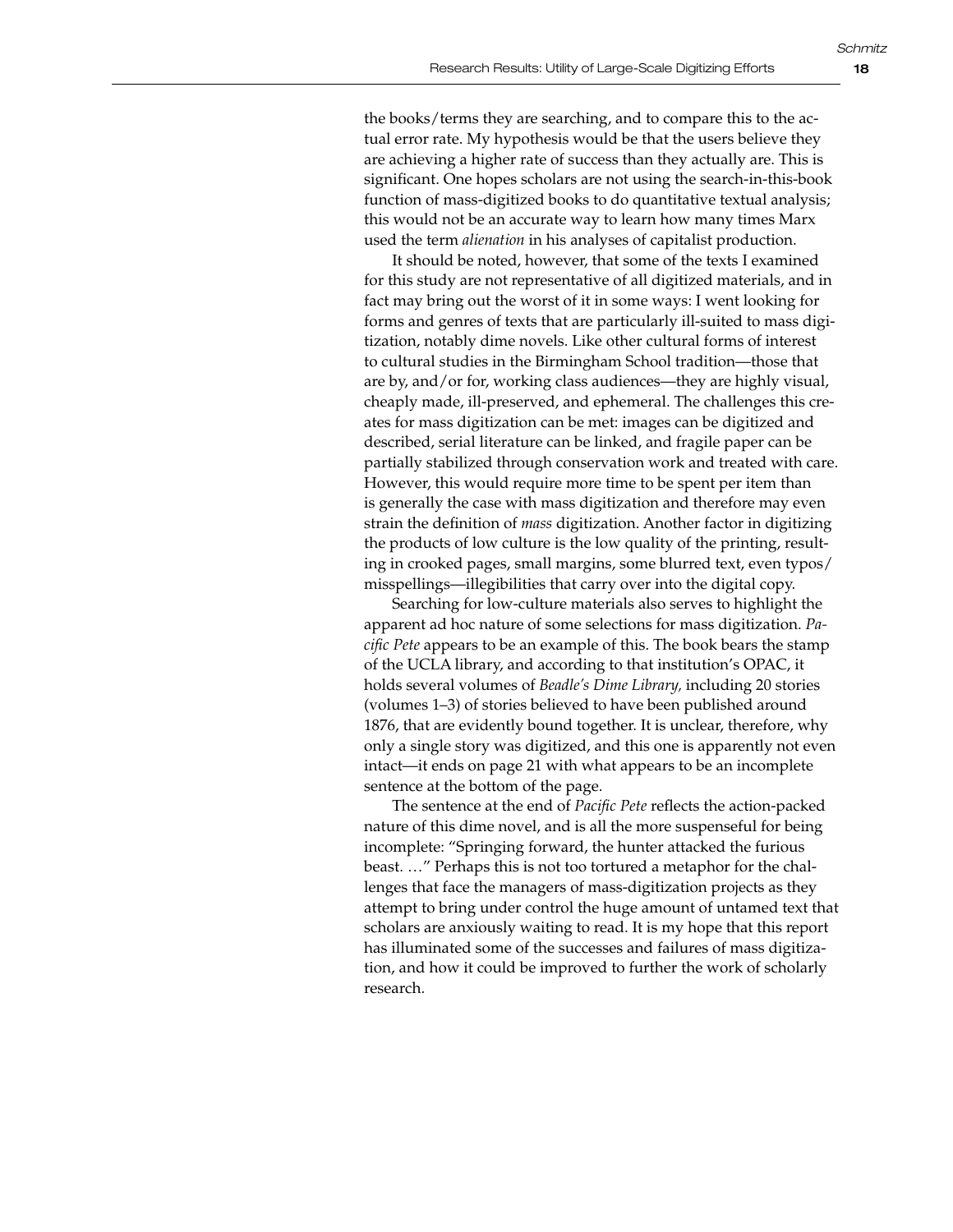# 6. Bibliography

Anonymous. 1927. What is the Matter With Radio Advertising? *Radio Broadcast* 12(1): 14-15.

Arnold, Matthew. 1869. *Culture and Anarchy: An Essay in Political and Social Criticism*. London: Smith, Elder and Co.

Arnold, Matthew, and William Savage Johnson. 1913. S*elections From the Prose Works of Matthew Arnold*. New York: Houghton Mifflin Company.

Arnold, Matthew, George William Erskine Russell, and Thomas Burnett Smart. 1903. *The Works of Matthew Arnold.* London: Macmillan.

Badger, Jos E. 1878. *Pacific Pete, the Prince of the Revolver*. New York: Beadle & Adams.

Barnouw, Erik. 1966. *A Tower in Babel: A History of Broadcasting in the United States, to 1933*. New York: Oxford University Press.

Beagle, Floyd L. 1920. *"Blood and Thunders" or, Dime Novels of the 80's and 90's*. Brooklyn, NY: C. Bragin.

Blanchard, Frank Le Roy. 1921. *The Essentials of Advertising*. New York: McGraw-Hill Book Company.

Boddy, William. 2004. *New Media and the Popular Imagination: Launching Radio, Television, and Digital Media in the United States*. Oxford: Oxford University Press.

Bottomore, T. B. 1991. *A Dictionary of Marxist Thought*. Cambridge, MA: Blackwell.

Cashmore, Ernest. 2004. *Encyclopedia of Race and Ethnic Studies*. New York: Routledge.

Columbia University. Bureau of Applied Social Research, Paul Felix Lazarsfeld, Harry Hubert Field, National Opinion Research Center, and National Association of Broadcasters. 1946. *The People Look at Radio*. Chapel Hill, NC: University of North Carolina Press.

Craig, Douglas B. 2000. *Fireside Politics: Radio and Political Culture in the United States, 1920–1940*. Baltimore, MD: Johns Hopkins University Press.

Cross, Gary S. 2000. *An All-Consuming Century: Why Commercialism Won in Modern America*. New York: Columbia University Press.

Curry, Charles Madison, and Erle Elsworth Clippinger. 1921. *Children's Literature: A Textbook of Sources for Teachers and Teacher-Training Classes*. New York: Rand, McNally & Co.

Denning, Michael. 1987. *Mechanic Accents: Dime Novels and Working-Class Culture in America*. London; New York: Verso.

Douglas, Susan J. 1987. *Inventing American Broadcasting, 1899–1922*. Baltimore, MD: Johns Hopkins University Press.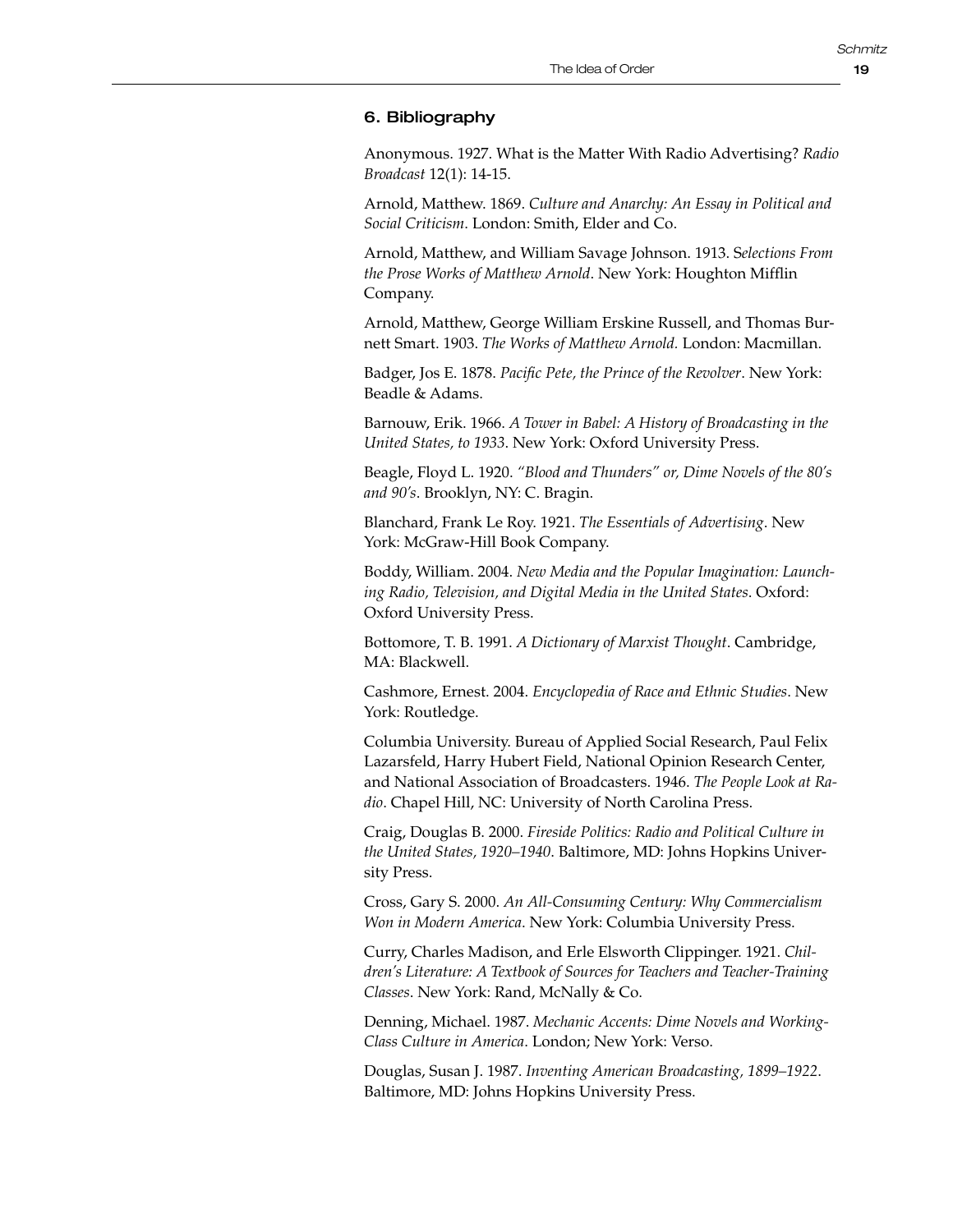Egan, Maurice Francis. 1889. "A Raft in Mid-Ocean; or, Lessons Learned at Sea," chapter 11. *Ave Maria: Magazine Devoted to the Honor of the Blessed Virgin* 28(7) (Feb. 16): 165-168.

Engels, Friedrich, and Austin Lewis. 1903. *Feuerbach, the Roots of the Socialist Philosophy*. Chicago: C. H. Kerr & Co.

Fay, Lucy Ella, and Annie Thaxter Eaton. 1919. *Instruction in the Use of Books and Libraries: A Text-Book for Normal Schools and Colleges*. Boston: F. W. Faxon Co.

Fenn, George Manville. 1894. *Real Gold: A Story of Adventure*. London: W. & R. Chambers.

Fenn, George Manville. 1888. *Dick O' the Fens: A Tale of the Great East Swamp*. London: Blackie & Son.

Fowler, Nathaniel C. 1889. *About Advertising and Printing. A Concise, Practical, and Original Manual on the Art of Local Advertising.* Boston: L. Barta & Co.

Garvey, Ellen Gruber. 1996. *The Adman in the Parlor: Magazines and the Gendering of Consumer Culture, 1880s to 1910s*. New York: Oxford University Press.

Gramsci, Antonio, and Joseph A. Buttigieg. 1996. *Prison Notebooks*. New York: Columbia University Press.

Graydon, William Murray. 1900. *The Jungle Trappers: A Tale of the Indian Jungle*. London: J. F. Shaw.

———. 1896. *In the Days of Washington: A Story of the American Revolution*. Philadelphia: Penn Publishing Co.

Grossberg, Lawrence, and Janice Radway. 1996. *Controversies in Cultural Studies*. London: Routledge.

Hall, Stuart, et al. 1978. *Policing the Crisis: Mugging, the State, and Law and Order*. New York: Holmes & Meier.

Hall, Stuart, David Morley, and Kuan-Hsing Chen. 1996. *Stuart Hall: Critical Dialogues in Cultural Studies*. New York: Routledge.

Hall, Stuart. 1992. *Culture, Media, Language: Working Papers in Cultural Studies, 1972-79*. London and New York: Routledge in association with the Centre for Contemporary Cultural Studies, University of Birmingham.

Hall, Stuart, and Tony Jefferson. 1993. *Resistance Through Rituals: Youth Subcultures in Post-War Britain*. London: Routledge.

Halper, Donna L. 2001. *Invisible Stars: A Social History of Women in American Broadcasting*. Armonk, NY: M. E. Sharpe.

Herbert, Henry William, and James Jackson. 1882. *The Silent Rifleman: A Tale of the Texan Prairies*. London: James Jackson.

Hettinger, Herman S. 1933. *A Decade of Radio Advertising*. Chicago: University of Chicago Press.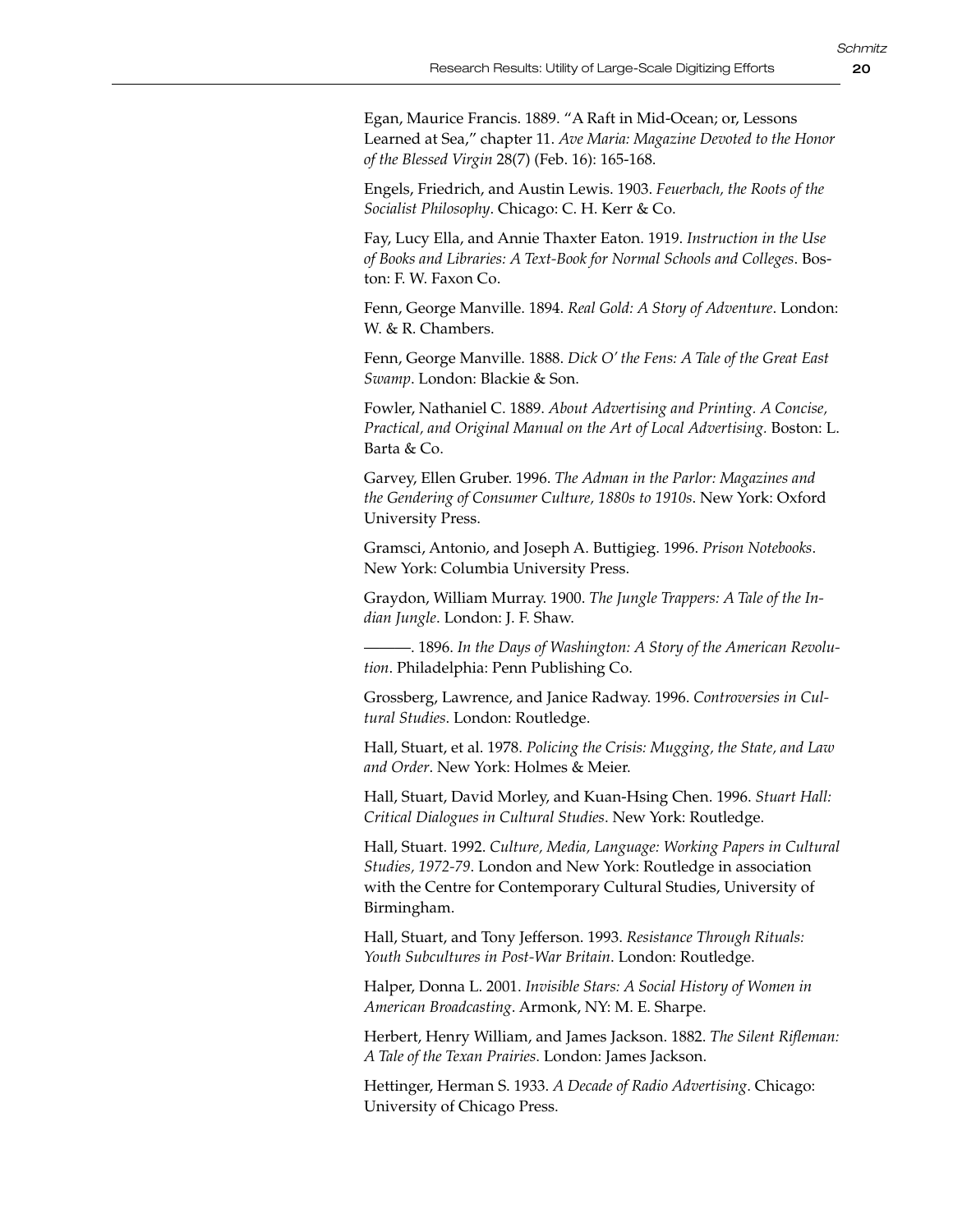Hilmes, Michele. 1997. *Radio Voices: American Broadcasting, 1922–1952*. Minneapolis, MN: University of Minnesota Press.

Hilmes, Michele, and Jason Loviglio. 2002. *Radio Reader: Essays in the Cultural History of Radio*. New York: Routledge.

Jackson, James. 1882. *Bottle-imp*. London: James Jackson.

Jackson, James. 1882. *Tom Terror, the Outlaw.* London: James Jackson.

Jacobson, Lisa. 2005. *Raising Consumers: Children and the American Mass Market in the Early Twentieth Century*. New York: Columbia University Press.

Jenks, George C. 1904. Dime Novel Makers. *The Bookman* 20 (October): 111-114.

Landry, Robert John. 1942. *Who, What, Why is Radio?* New York: G. W. Stewart, Inc.

Lazarsfeld, Paul Felix. 1971. *Radio and the Printed Page: An Introduction to the Study of Radio and its Role in the Communication of Ideas*. New York: Arno Press and *The New York Times*.

Loviglio, Jason. 2005. *Radio's Intimate Public: Network Broadcasting and Mass-Mediated Democracy*. Minneapolis, MN: University of Minnesota Press.

Lukacs, Georg. 1971. *History and Class Consciousness: Studies in Marxist Dialectics*. Cambridge, MA: MIT Press.

Mahin, John Lee. 1914. *Advertising: Selling the Consumer.* Garden City, NY: Doubleday, Page & Co. for the Associated Advertising Clubs of the World.

Martin, Mac. 1923. *Advertising Campaigns*. New York: Alexander Hamilton Institute.

Marx, Karl. 1964. *Economic and Philosophic Manuscripts of 1844.* New York: International Publishers.

Marx, Karl, and Friedrich Engels. 1900. *Manifesto of the Communist Party*. Chicago: C. H. Kerr.

Marx, Karl, Friedrich Engels, and Gareth Stedman Jones. 2002. *The Communist Manifesto*. New York: Penguin Books.

Marx, Karl, Samuel Moore, Edward Bibbins Aveling, Friedrich Engels, and Ernest Untermann. 1906. *Capital, A Critique of Political Economy.* New York: Modern Library.

Marx, Karl, and Nahum Isaac Stone. 1904. *A Contribution to the Critique of Political Economy*. Chicago: C. H. Kerr.

Marx, Karl, Friedrich Engels, C. P. Dutt, and V. Chattopadhyaya. *The Poverty of Philosophy.* With an Introduction by F. Engels. Moscow: Foreign Languages Publishing House.

McChesney, Robert Waterman. 1994. *Telecommunications, Mass Media, and Democracy: The Battle for the Control of U.S. Broadcasting,*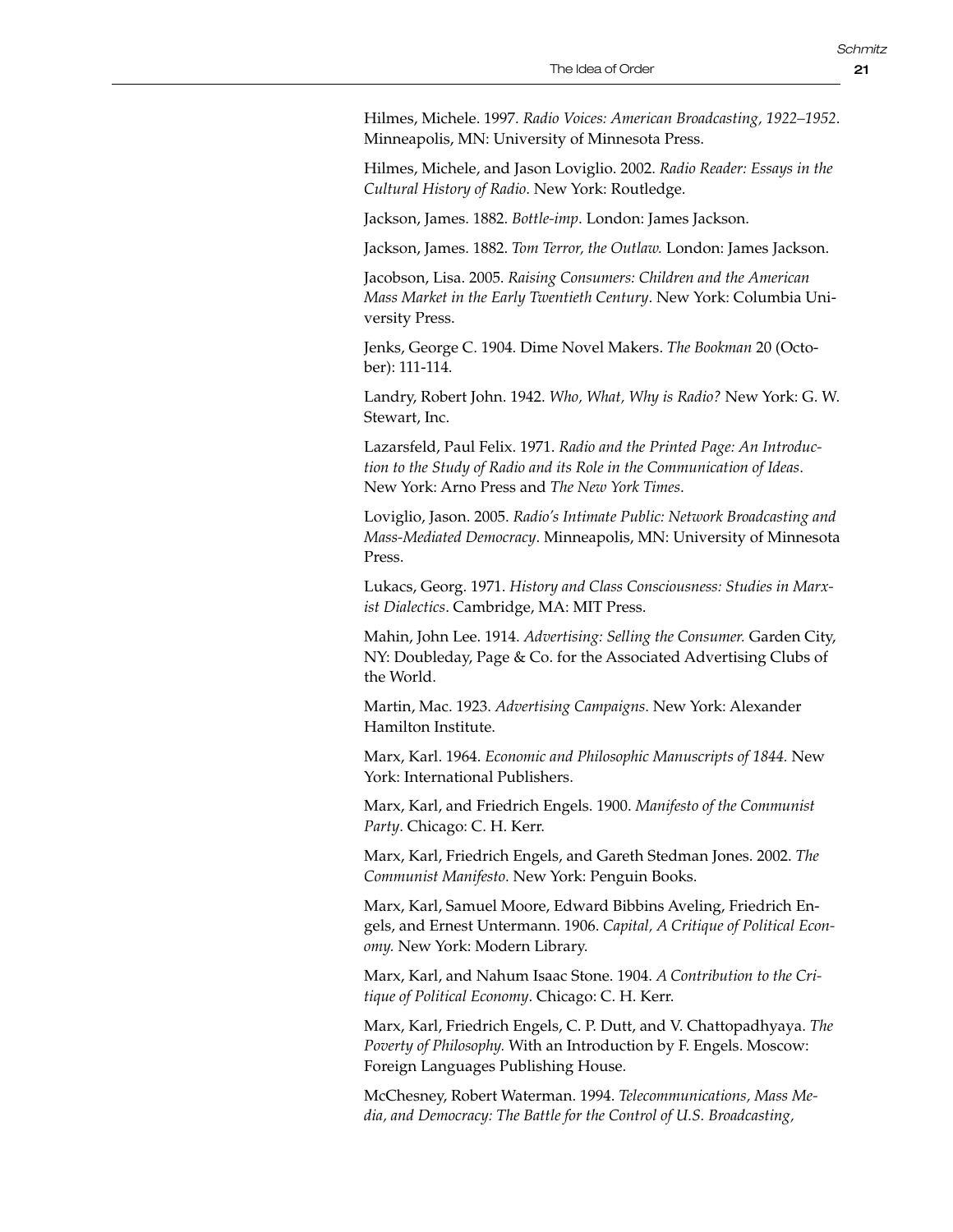*1928–1935*. New York; Oxford: Oxford University Press.

McGovern, Charles. 2006. *Sold American: Consumption and Citizenship, 1890–1945*. Chapel Hill, NC: University of North Carolina Press.

McRobbie, Angela. 1994. *Postmodernism and Popular Culture*. New York: Routledge.

Mildred Maddocks. 1920. *The Consumer Viewpoint, Covering Vital Phases of Manufacturing and Selling Household Devices*. New York: Good Housekeeping Institute.

National Purity Congress, Aaron M. Powell, and American Purity Alliance. 1896. *The National Purity Congress, its papers, addresses, portraits. An illustrated record of the papers and addresses of the first National Purity Congress, held under the auspices of the American Purity Alliance ... Baltimore, October 14, 15 and 16, 1895.* New York: American Purity Alliance.

Peaslee, John Bradley. 1900. *Thoughts and Experiences in and out of School*. Cincinnati, OH: Printed for the author by Curts & Jennings.

Procter, James. 2004. *Stuart Hall*. New York: Routledge.

Radway, Janice A. 1984. *Reading the Romance: Women, Patriarchy, and Popular Literature*. Chapel Hill, NC: University of North Carolina Press.

Robinson, J. H., and James Jackson. 1882. *Pathaway, or Nick Whiffles on the Trail*. London: James Jackson.

Rutherford, Janice Williams. 2003. *Selling Mrs. Consumer: Christine Frederick & the Rise of Household Efficiency*. Athens, GA: University of Georgia Press.

Savage, Barbara Dianne. 1999. *Broadcasting Freedom: Radio, War, and the Politics of Race, 1938–1948*. Chapel Hill, NC: University of North Carolina Press.

Scott, W. D. 1912. *The Psychology of Advertising.* Boston: Small, Maynard and Co.

Shaw, Albert. 1901. The Place of Advertising in Modern Business. *The American Monthly Review of Reviews* 23: 612-614.

Shurick, Edward P. J. 1946. *The First Quarter-Century of American Broadcasting.* Kansas City, MO: Midland Publishing Co.

Stabile, Carol A. 2000. *Turning the Century: Essays in Media and Cultural Studies*. Boulder, CO: Westview Press.

Stead, William. 1899. *The Art of Advertising: Its Theory and Practice Fully Described.* London: T. B. Browne.

Sterling, Christopher H., Michael C. Keith, and Museum of Broadcast Communications. 2004. *The Museum of Broadcast Communications Encyclopedia of Radio*. New York: Fitzroy Dearborn.

Sterne, Jonathan. 2003. *The Audible Past: Cultural Origins of Sound*